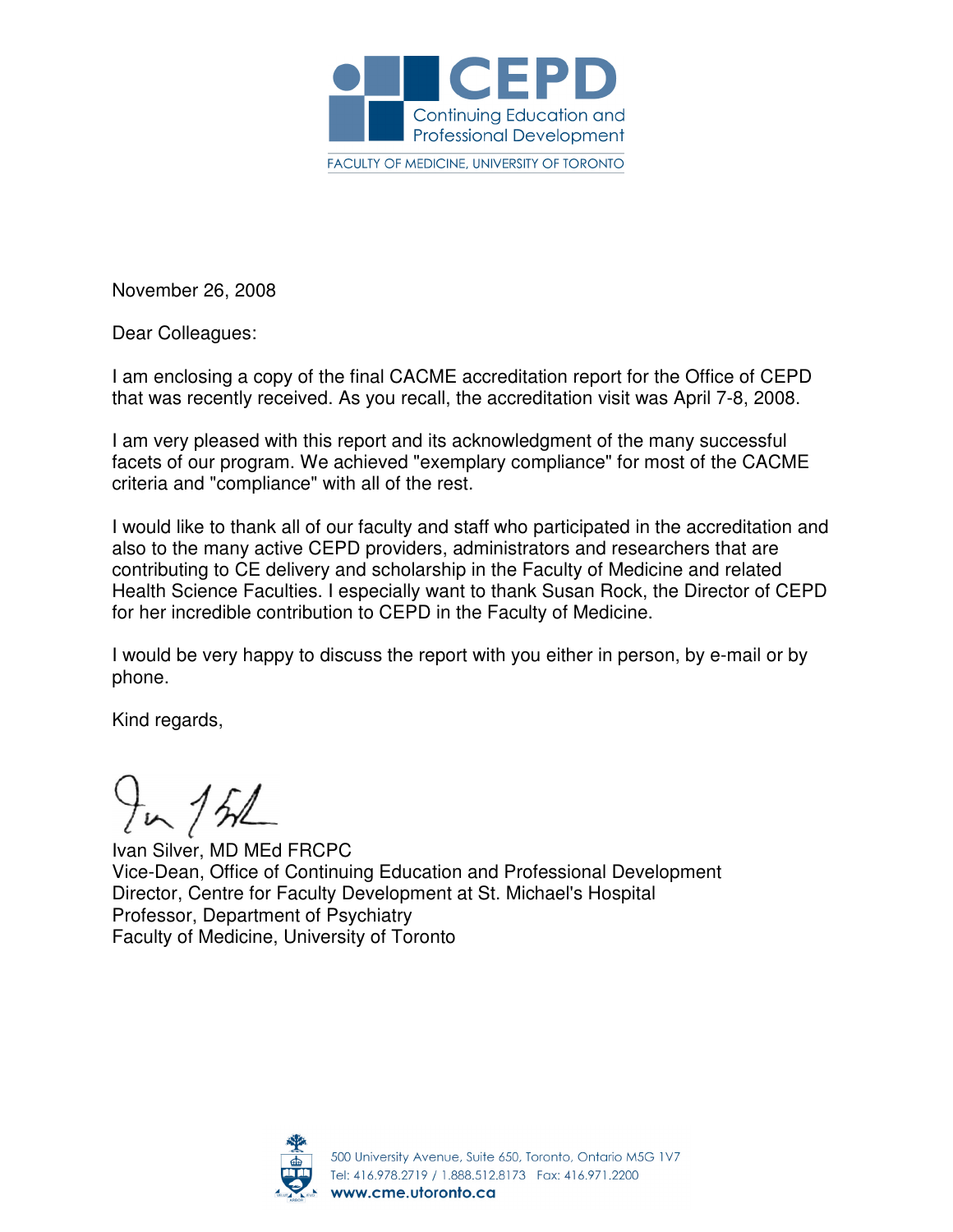**Report of the CACME survey of the** 

# **UNIVERSITY OF TORONTO**

# **Continuing Education and Professional Development (CEPD)**

# **7 – 8 April 2008**

**Surveyor 1**  Dr. Robert F. Woollard Royal Canadian Legion Professor and Head, Department of Family Medicine Faculty of Medicine University of British Columbia

**Surveyor 2**  Fleur-Ange Lefebvre Executive Director & CEO Federation of Medical Regulatory Authorities of Canada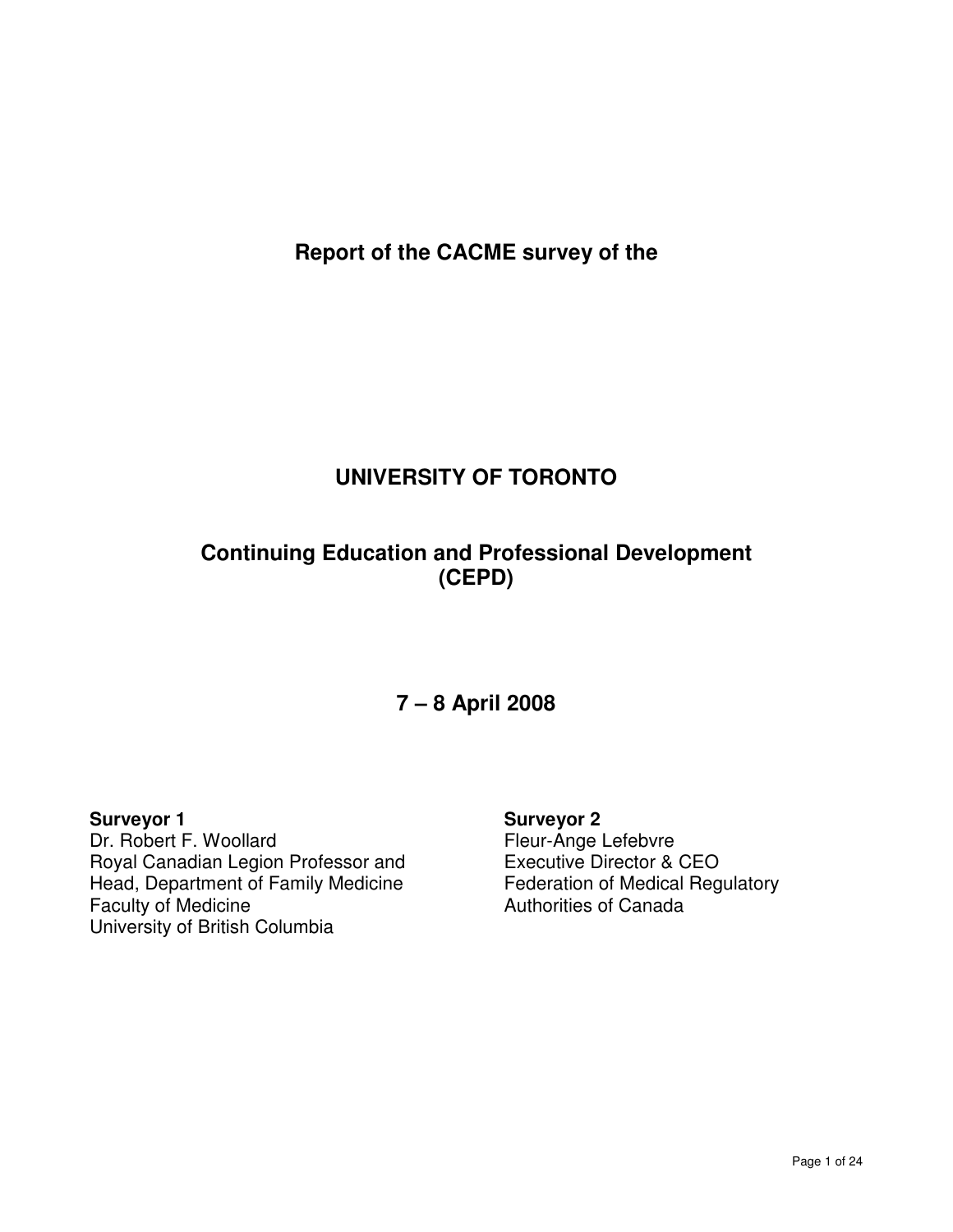**The Committee on the Accreditation of Continuing Medical Education (CACME) conducted an on-site accreditation survey at the University of Toronto, Division of Continuing Education and Professional Development (CEPD) on 7 – 8 April 2008. The surveyors were:** 

**Surveyor 1 Surveyor 2**  Dr. Robert F. Woollard Royal Canadian Legion Professor and Head Department of Family Medicine Faculty of Medicine University of British Columbia

Fleur-Ange Lefebvre Executive Director & CEO Federation of Medical Regulatory Authorities of Canada

# **PREAMBLE**

The Office of Continuing Education and Professional Development (CEPD) at the University of Toronto is an impressive and well run enterprise that involves extensive collaboration across the Faculty of Medicine, including various centres within the teaching hospitals in Toronto. The following affiliations were highlighted during the survey, including meetings with appropriate representatives:

- Office of Continuing Education and Professional Development;
- Centre for Faculty Development at St. Michael's Hospital;
- Li Ka Shing Knowledge Institute at St. Michael's Hospital;
- Wilson Centre for Research in Education;
- Surgical Skills Centre (simulation);
- Centre for Effective Practice; and
- Office for Interprofessional Education.

The inclusive and collaborative structure, and the extremely high level of enthusiasm and commitment within and across the institutions, made for an engaging and informative survey. The meetings were well organized and invited participants arrived on time. Everyone interviewed was aware of the purpose of the survey and came prepared for a productive discussion.

The surveyors received a highly organized report and an extensive series of supporting documents well in advance of the visit. Pre-survey interactions with the Office of CEPD were effective and pertinent. In particular, the surveyors appreciated working with Ms. Susan Rock, Director of the Office of CEPD, and Ms. Vashty Hawkins.

It is these surveyors' opinion that the Office of CEPD at the University of Toronto continues to be, as was indicated in the 2002 survey report, "a model for 'best practices' CE unit."

Having said that, as explained in the preamble, it would indeed be unfortunate if the remarkable collection of individuals, institutions and networks that the surveyors observed did not challenge themselves to be even more than the sum of their impressive parts. The University of Toronto would clearly move into the realm of excellence if they build upon their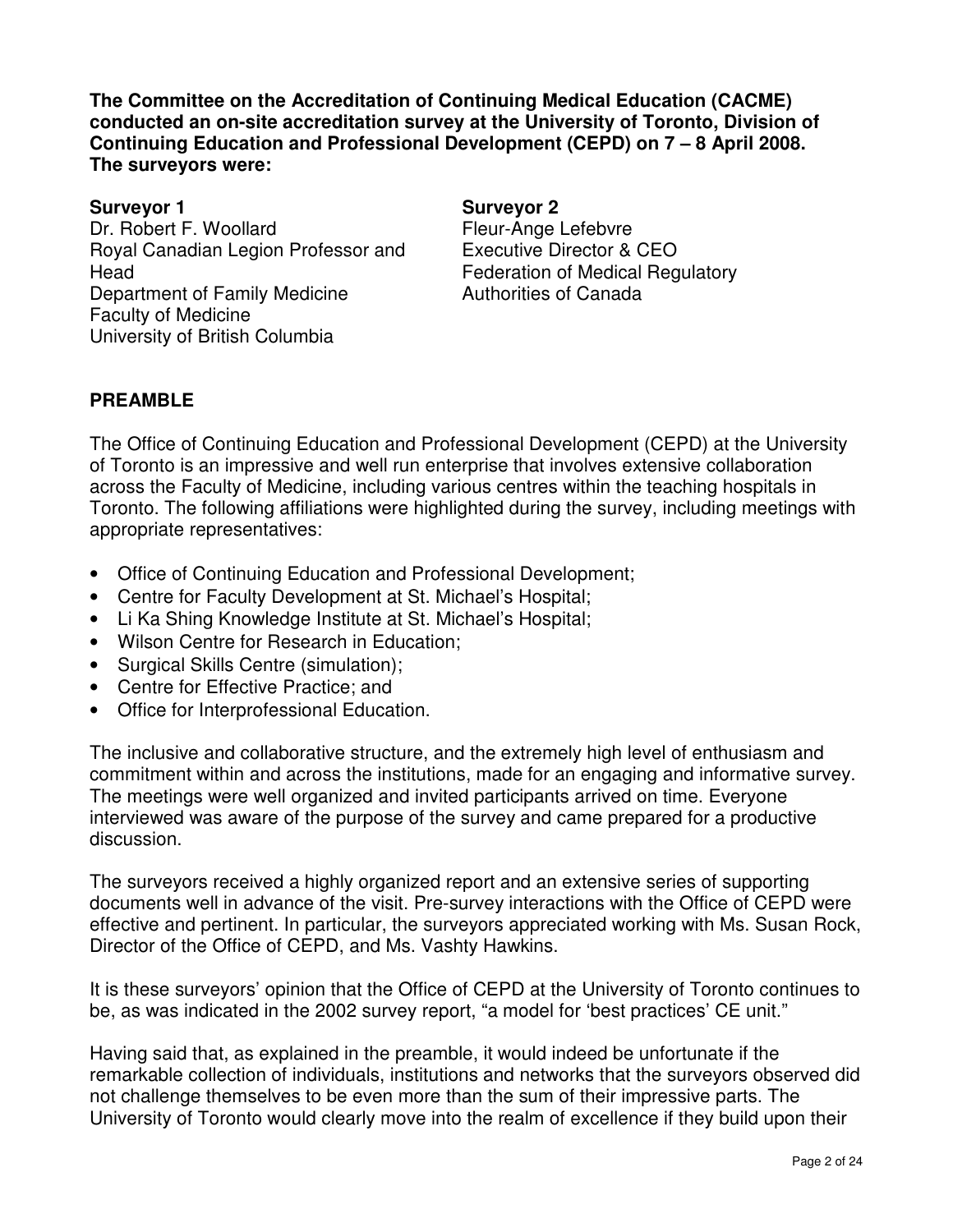highly commendable and functional strategic plan and engage in a coherent and enduring way with government, communities, practitioners and the professional organizations<sup>1,2</sup> to build a truly responsive and adaptive health system.

The surveyors wish to thank everyone who took the time to meet with them, and extend a particular note of appreciation to Dr. Ivan Silver, Ms. Susan Rock, and Dean Whiteside for their valuable time and insight.

# **STRENGTHS**

- 1. **The Vice-Dean, Continuing Education and Professional Development.** Dr. Ivan Silver has been in the position since the summer of 2005. He is well respected and trusted by the CEPD and Faculty Development community in Toronto. Several people mentioned that he is very easy to approach and that he encourages academic freedom while providing the structure and/or networking connections required. The transition from Dr. Dave Davis to Dr. Silver has obviously been a smooth one, with the result being an overall renewed commitment. The Vice-Dean is funded at 0.6 FTE for this position at 0.2 FTE for his role as the Director for Faculty Development.
- 2. **The Office of Continuing Education and Professional Development.** Ms. Susan Rock, formerly with The College of Family Physicians of Canada, was hired as the Director of the Office about two years ago. There have been several procedural improvements since her arrival, most notably the implementation of the Events Management System, a comprehensive computer-based approach that covers everything from meeting room logistics to abstract reviews to registration, etc. The staff of the office have deep commitment to the enterprise and have obvious mutual respect, individual skills and the seeming capacity to be more than the sum of those skills when working in collaboration with the network of other offices in which CEPD must work to achieve its strategic goals. These other partners clearly hold the office in high regard and this level of cross connection, when linked with faculty and leadership levels is an essential component of the multifocal network of institutions that jointly represent CEPD at U of T and its clinical partners. It is worth noting that this multilayered matrix of relationships is emblematic of a "learning organization" and its joint stewardship will be an essential component of any hoped for emergence into coherent adaptive educational support for an adaptive health system.
- 3. **The Office of the Dean of the Faculty of Medicine.** Dean Cathy Whiteside is clearly on side with the Office of CEPD, and has a thorough understanding of the purpose and value of the work being done by Dr. Silver and his colleagues. She shares a keen sense of the importance and possibilities that this office must rise to in order to achieve the Faculty's desire to meet its social responsibilities. Effective learning organizations that seek to promote positive change in complex systems require both top-down and grassroots up commitment to a common purpose. It is clear that Dean Whiteside is cognisant of and committed to that end.
- 4. **The Educational Vice-Deans and Integration into the medical education continuum.** There is evidence of a strong collaboration among all the Educational Vice-Deans, with the recognition that there should be core funding for the Office of CEPD as there is for the other offices. The Education Vice-Deans, meet regularly (once a week). They all started in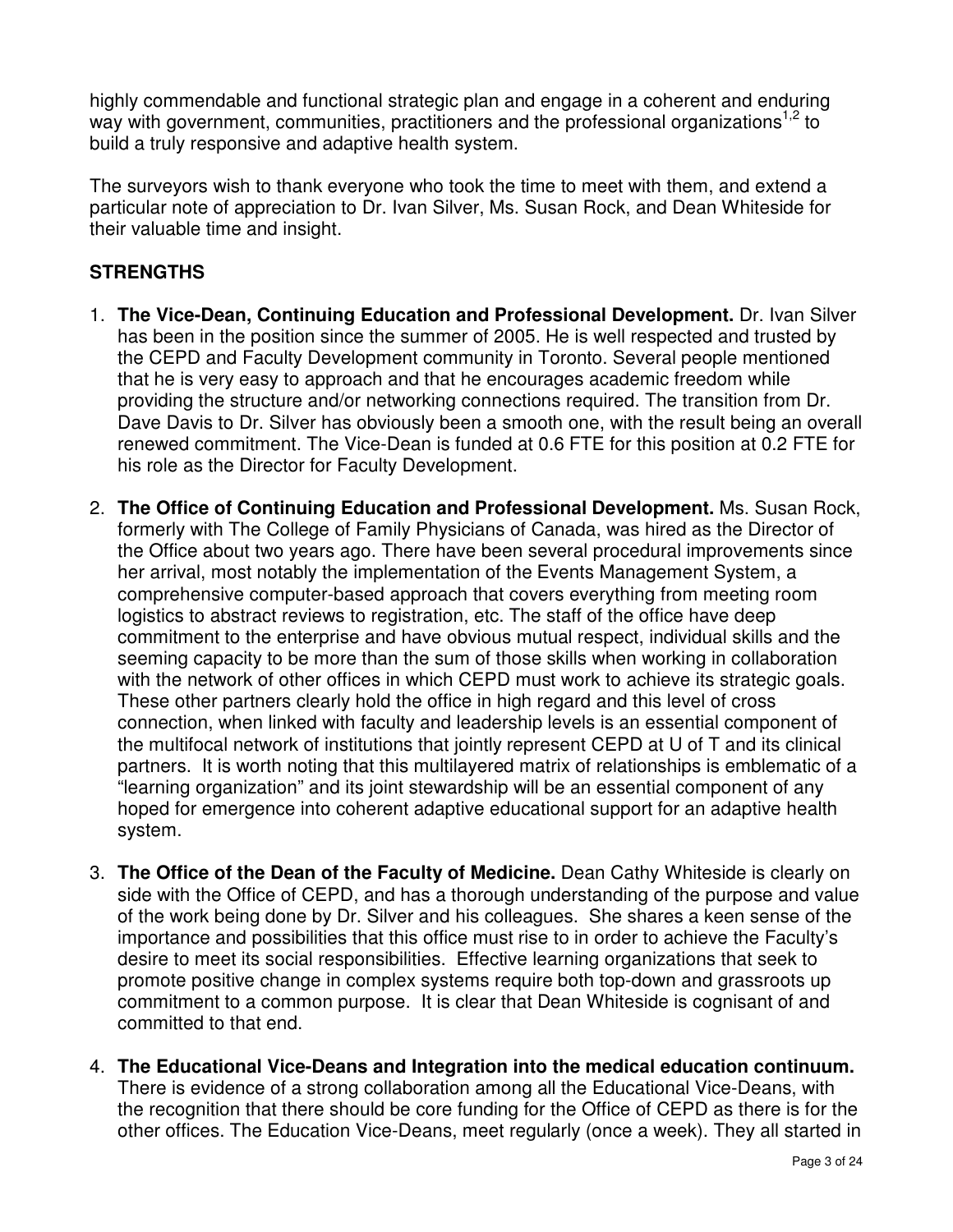their current portfolios about the same time in 2005. They identified that, increasingly, they share common interests looking for opportunities that maximize their effectiveness across the continuum. The Wilson Centre, while reporting directly to the Dean, reports de facto to the Council of Education Deans for educational objectives, to understand the continuum and to direct and guide the conjoint approaches. They felt strongly that there was significant "desilo-ization" and crosspollination in and with each other's activities.

- 5. **Strategic plan.** Dr. Silver launched a strategic planning process in September 2005 to establish the directions and goals for the Office of CEPD for the next five years. The mission, vision and values of the Office were renewed. Part of this comprehensive and inclusive process ensured that linkages were made and understood with the vision, mission and values of the Faculty of Medicine. The resulting Academic Strategic Plan 2006 – 2011 entitled From Knowledge to Action: Bridging the Quality Gap contains six strategic directions. The plan is referred to with pride, well known to all the stakeholders, and to all intents and purposes appears to be, and be seen to be, a valuable tool for objective setting and business planning for the entire CE community. A detailed business plan is drawn up every year, based on the strategic plan.
- **6. Strong committee structure underpinning the activities of the Office of CEPD.** In addition to the relationships already identified, the following committees provide direction or advice to the Office: the Dean's Office, the Faculty Council, the Council of Education Deans, the Faculty Council Continuing Education Committee, the Faculty of Medicine Continuing Education Directors & Leaders Group, the Faculty of Medicine Continuing Education Researchers Group, the Faculty of Medicine Department Chairs, the Online CME Group, the Faculty Development Group and the CE Course Directors. There is also regular interaction with the external CE partners. In addition, a lead or co-leads have been identified for each of the six strategic directions contained in the 2006 – 2011 strategic plan.
- **7. Meaningful linkages and networking with other University centres and affiliates.** While this has already been alluded to, it is important to mention that the participants at every meeting with the surveyors highlighted the networking skills of Dr. Silver and his staff. The networks and linkages are a key element of the success of this vast enterprise, and everyone in the chain feels that their opinion and ideas are valued. The resulting associations certainly seem to foster creativity, innovation and productivity in CE and CE research.
- **8. Promotion stream for continuing education and professional development.** For the purposes of academic promotion, the University of Toronto defines scholarship as research or creative professional activity (CPA). The criteria for assessing CPA include professional innovation / creative excellence, exemplary professional practice, and contributions to the development of professional practices. Several faculty members involved in CE and CE research feel that the CPA stream makes them eligible for promotion. While this is definitely an institutional strength, it was also perceived as an area for improvement (see below). Those who were aware of, and understood, the criteria, such as department chairs and senior faculty, were generally satisfied with the processes and opportunities for promotion. However there was concern that some key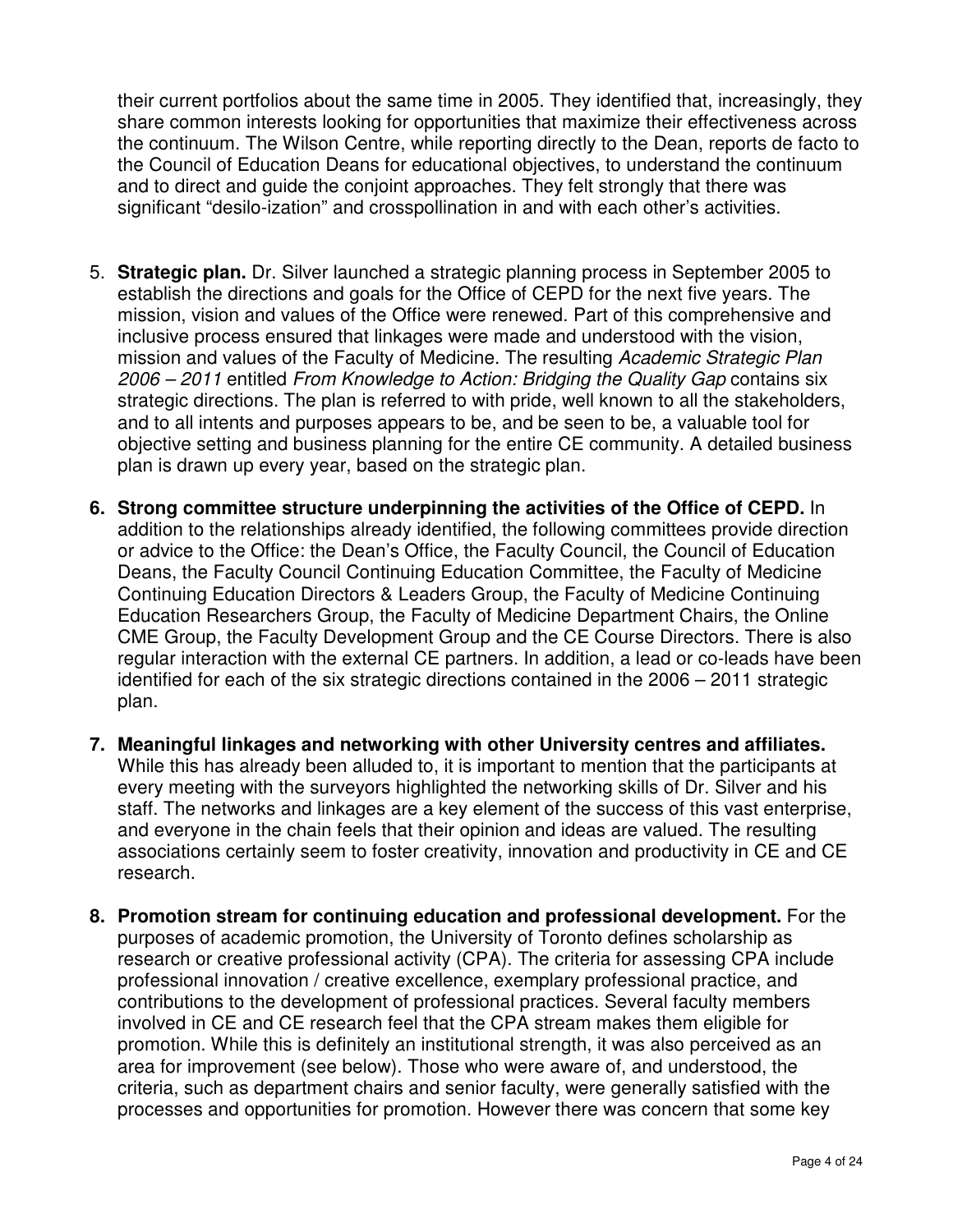individuals may not be fully aware of the details needed to assist in the promotion of their member in this stream.

**9. Flexibility in the distributed system.** The distributed CEPD system at the University of Toronto can appear confusing and ill organized. However, stakeholders and faculty describe it as offering a measure of flexibility that involves the teaching hospitals as well as the various institutes and centers for learned activities in ways that are unique to the environment in Toronto. The system is seen as offering more opportunities to more people, and to foster a desire to be involved in CE and CE research. Several faculty divide their time between two or more places. This decentralized model serves the CE community well for the most part.

# **AREAS FOR IMPROVEMENT**

All of the standards were gauged to be in compliance or exemplary (see below). However, the following seven issues were identified as topics for discussion and possible follow-up at the level of the Office for CEPD and/or the Faculty of Medicine.

- 1. **Budget and resources.** While the Faculty of Medicine recognizes Dr. Silver's contribution in a significant way, there were several comments to the effect that CEPD is not valued to the same extent as undergraduate and postgraduate medical education, and that this translates into a shortage of resources for CEPD compared to the rest of the education continuum. Faculty and stakeholders alike seem to favour a more equitable division of resources. The increased tasks associated with the realization of the strategic plan will clearly require incremental resources thoughtfully deployed.
- 2. **Relationship with industry.** Faculty and stakeholders mentioned that the policy on relationships with industry, particularly the pharmaceutical industry, needs to be tightened or at the very least made clearer. This is a particular challenge in this vast, distributed model for CEPD, as the Office of CEPD cannot possibly control all the potential for leakage. Concern was also voiced over the need to maintain relationships with industry, with the possibilities for undue influence, in a CE model where the Office of CEPD is expected to be self-funding. There is the impression that this is a bigger issue with distributed learning and faculty / teachers who are located far from the University. There is general agreement that the work just begun by Dr. David McKnight, Associate Dean for Equity and Professionalism, will shed light on this area. In addition, it is understood that his report will address both the formal and hidden curricula and cover the continuum of medical education. There is general agreement that the University and the Faculty of Medicine are tacking this difficult issue in a very healthy way, with their eyes wide open. This is extraordinarily timely given the recent dramatic concerns brought forward by the Association of American Medical Colleges, the American Medical Association and the focused consideration of the Macy Foundation initiative in  $\text{CME/CPD}^3$ .

While the recent example of a course in the Department of Ophthalmology that showed undue industrial influence is reassuring in the sense that it was caught it should be sobering to the whole Faculty to understand that such things can happen and there may be cultures within the Faculty and its collaborating institutions where vigilance may be neither practiced nor welcome.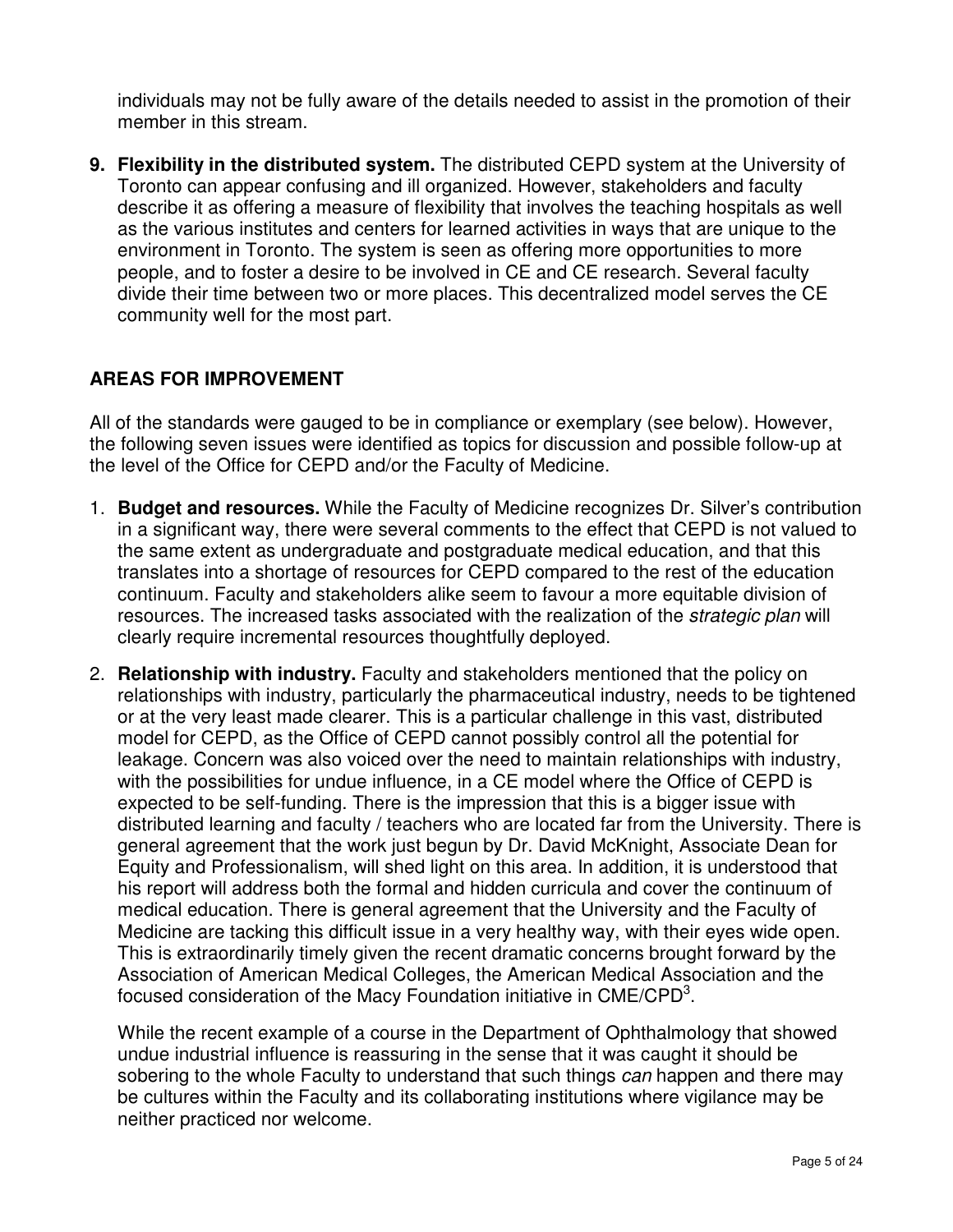- 3. **Magnitude of the CE enterprise at the University of Toronto.** The size and number of players are a big advantage. However, concern was expressed by several faculty and stakeholders about the need for distributed leadership to go hand in hand with the existing distributed CE system. Another major discussion point was the expressed desire to use the strategic plan to provide more focus, in CE education but particularly in CE research.
- 4. **Evaluation.** There is a clear and identified opportunity to strengthen this component of CE and CE research within the institution. The Office of CEPD has begun to address this through the work of Ms. Jane Tipping.
- 5. **Outreach opportunities.** While the networking done and coordinated by the Office of CEPD is seen as exceptional, and much appreciated, some departments were identified as perhaps not fully recognizing the importance of education, particularly CEPD (e.g., public health, basic sciences). Some effort to reach out to these departments would be seen as helpful. Furthermore, the Office of CEPD, as a 'best practices' model for CE and CE research, should consider collaborating more closely, not only with the other Ontario faculties of medicine, but with the faculties across Canada.
- 6. **Promotion stream for continuing education and professional development.** As stated under "Strengths," there are established promotion criteria based on scholarship, including creative professional activity or CPA. This is highly commendable. However, there is a need for clearer communication about the criteria and what they mean, as there is a distinct impression that it is unnecessarily difficult to be promoted to full professor based on CPA. There may need to be a concerted effort to define and promote the concepts of both innovation and impact in a realm where impact can be both significantly delayed and difficult to ascribe in a complex adaptive system. If the University's focus is the improved health of Ontarians attention may held to be paid in the development of proxy markers for innovation and impact that extend well beyond the traditional journal tracking. In no other realm of medical education is it more important to innovate and adapt rather than creating a bunch of educators talking to each other without being connected to palpable outcomes.
- 7. **The mandate of the Vice Dean.** Dr. Silver's gift at connecting the right people at the right time to do the right job was highly commended. It was, however, felt that he should not have to do all the work himself and there was concern expressed that there is too much on his plate. He was referred to as the center of the spider web in the current distributed model, which is credited for providing greater flexibility. The dual mandate of Dr. Silver as Vice-Dean, CEPD and Director, Centre for Faculty Development, may not allow him sufficient time to pull all the various relationships together and provide the necessary focus and ensure cohesiveness into the future.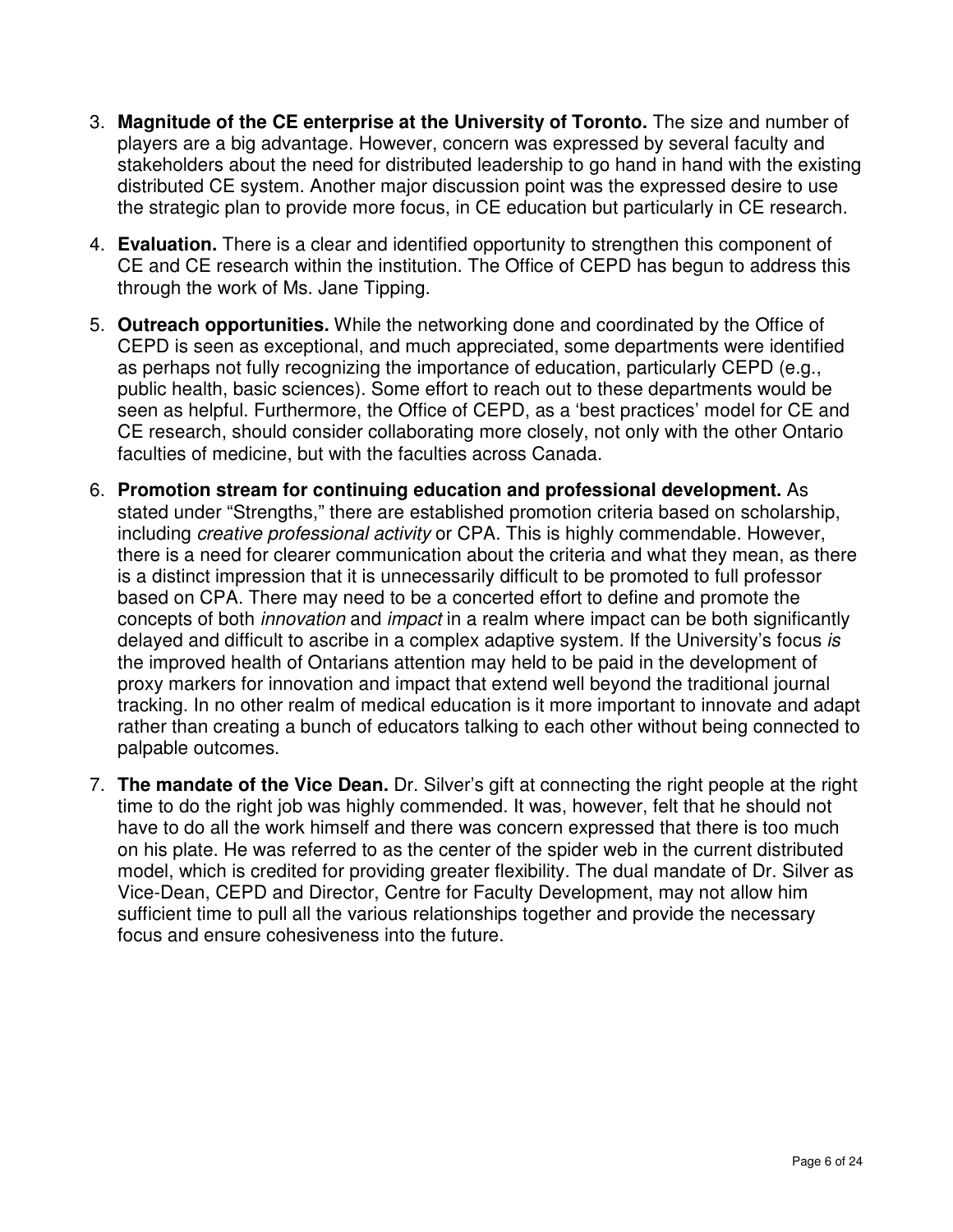#### **Accreditation Standards**

#### **1. Overarching purpose: responding to societal needs**

- 1.1 The CME/CPD office has a written mission statement that:
	- Defines its role in strengthening the quality of life-long education of physicians,
	- Defines its role in CME/CPD in the university and in the communities it serves,
	- Is anchored in a consideration of the health needs of these communities,
	- Describes the office's purpose, goals, major functions, and target populations,
	- Is congruent with and supported by the mission statement of the Faculty of Medicine / Health Sciences/Health Science, and
	- Is formally approved by the Faculty of Medicine / Health Sciences.

#### Surveyor Findings:

In September 2005, Dr. Silver led the office in an extensive strategic planning process that culminated in June 2006 with the Strategic Plan 2006 – 2011. This exercise resulted in changes to the name, vision, mission and values of the office. The bound publication entitled Academic Strategic Plan 2006 – 2011, From Knowledge to Action: Bridging the Quality Gap is comprehensive and includes a section on implementation. The surveyors found that stakeholders, both internal and external, were well acquainted with the document and felt that they had, for the most part, been included in its development.

The strategic plan has been formally approved by the Faculty of Medicine and is in keeping with its own mission statement.

| Noncompliance        | Has no mission statement.                                                                                                                                                                                                                                         |
|----------------------|-------------------------------------------------------------------------------------------------------------------------------------------------------------------------------------------------------------------------------------------------------------------|
| Partial compliance   | Has a mission statement but omits one or more of the basic<br>components, or is not aligned with faculty mission statement.<br>Some evidence of approval and distribution.                                                                                        |
| Compliance           | Has a mission statement formally approved in Faculty minutes<br>and that includes all of the basic components, is aligned with<br>the Faculty's mission, goals and objectives, and is<br>communicated to the Faculty and Department Heads.                        |
| Exemplary compliance | Has a mission statement, which is approved and aligned with<br>the Faculty's mission, as well as clear goals and objectives.<br>These emphasize outcomes that contribute to the actualization<br>of the mission. The goals and objectives are reviewed regularly. |

Evaluation criteria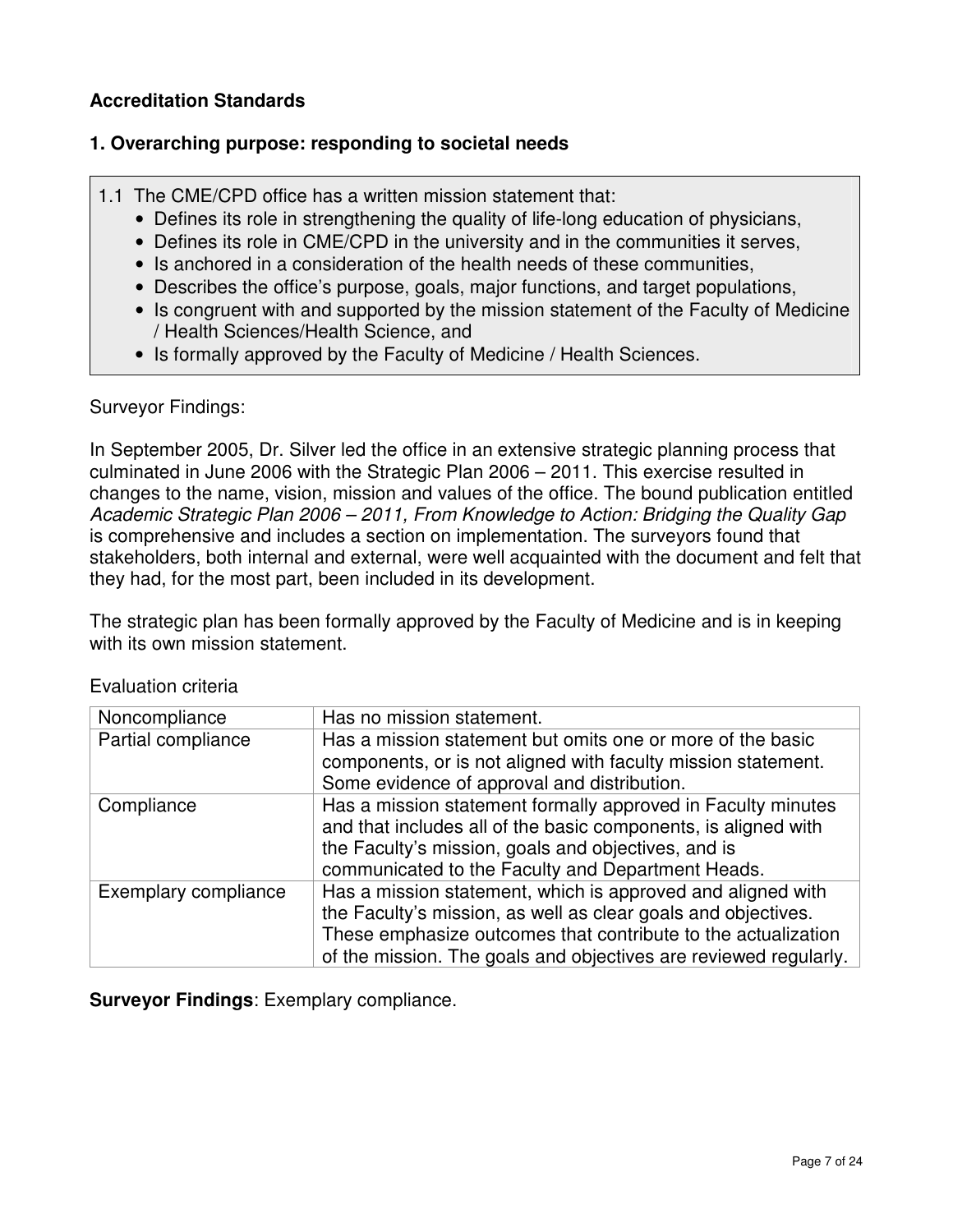1.2 The CME/CPD office has identified and established long-term objectives (e.g. 5 year). These are based on its mission statement, a response to evolving societal needs and expectations, and an understanding of the physicians and communities it serves. There are defined policies and mechanisms for prioritizing these objectives, and there are specific activities that can be shown to contribute to them.

#### Surveyors Findings:

The long-term objectives are detailed in the five-year strategic plan. Six strategic directions have been identified: 1) Promote best practices in continuing education and professional development; 2) Foster scholarship and research in continuing education; 3) Evolve the curriculum in continuing education; 4) Broaden the scope and inclusiveness of continuing education;

5) Enhance faculty development in continuing education and professional development; and

6) Reinforce our infrastructure and funding base.

Specific goals have been identified for each of the strategic directions, and one or two lead people have been assigned to each of the strategic directions.

Evaluation criteria

| Noncompliance        | No evidence of long term strategic planning.                                                                                                                  |
|----------------------|---------------------------------------------------------------------------------------------------------------------------------------------------------------|
| Partial compliance   | Efforts of strategic planning are documented, but the pursuit of<br>the long term objectives are incomplete and/or based on<br>incomplete data.               |
| Compliance           | Full strategic plan developed.                                                                                                                                |
| Exemplary compliance | Extraordinary process for establishing objectives; and/or attempts<br>to frame strategic objectives in a population/societal, health<br>problem-based manner. |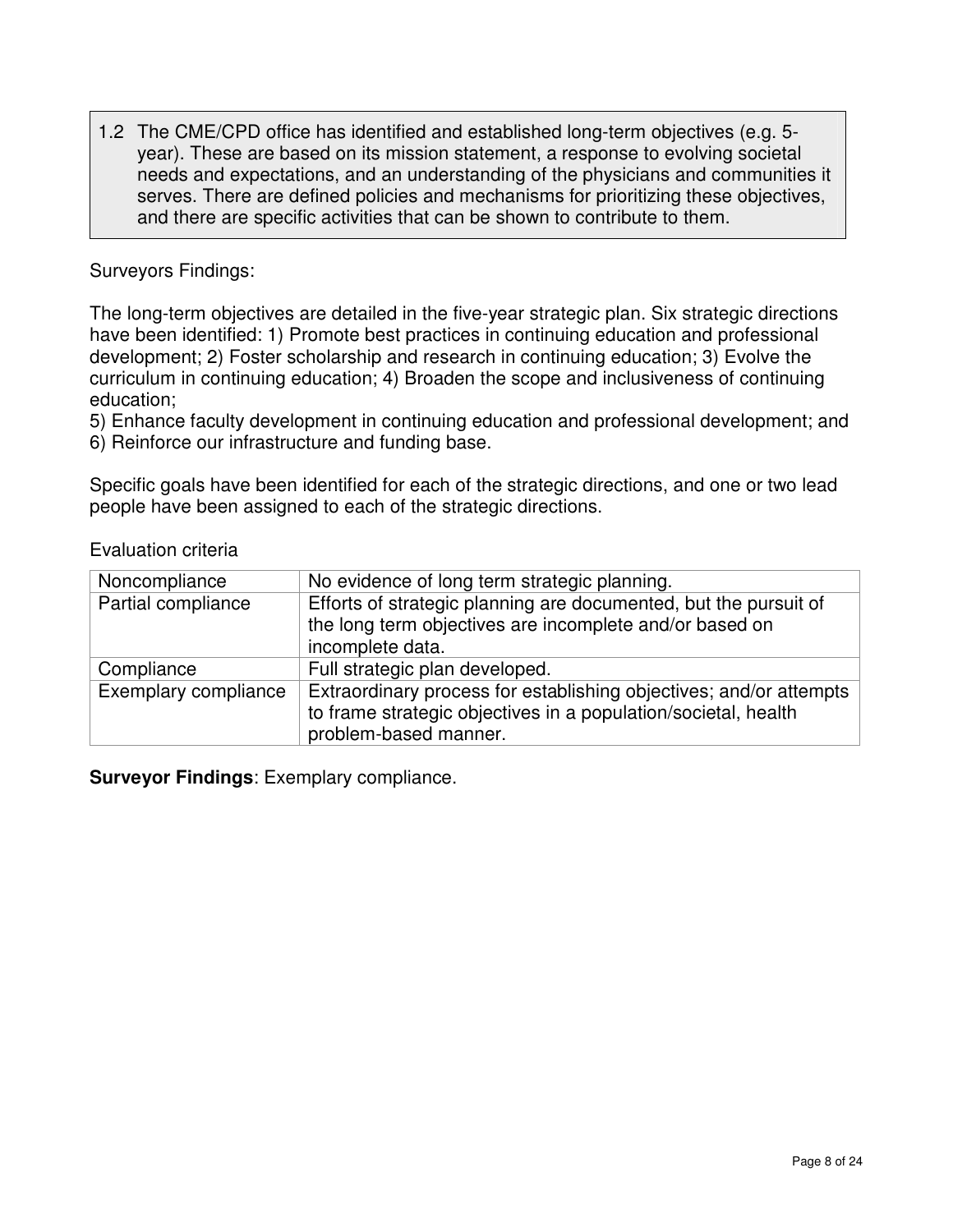# 1.3 The CME/CPD office has an ongoing and defined process of strategic planning and critical evaluation to ensure its long-term objectives are being met.

### Surveyor Findings:

The Office of CEPD has in place a solid committee structure to oversee the implementation of its objectives and overall strategic plan. Surveyors were provided with detailed information on progress in each of the six strategic directions. The Office of CEPD has started to develop a detailed business plan every year to address strategic direction #6 regarding the infrastructure and funding base.

Dr. Silver commented on his particular goal to create a community of scholarly practitioners and leaders within a very large faculty. At this stage in the five-year plan, things are on track, with increasing buy-in among a large group of opinion leaders. The surveyors' meetings with stakeholders supported this opinion. It is clear that, in this faculty, there exists a significant potential for scholarly activities that will raise the profile of continuing education in the faculty. The office and the stakeholders were of the opinion that the creation of the administrative and programmatic infrastructures was pivotal to this growth (in a distributed leadership system). It is expected that part of the scholarly activities will be in evaluation, including self-evaluation of the programmatic approach favoured by the office.

| Noncompliance        | Makes no attempts to evaluate meeting of strategic objectives<br>over time.                                                                                                                                                            |
|----------------------|----------------------------------------------------------------------------------------------------------------------------------------------------------------------------------------------------------------------------------------|
| Partial compliance   | Some evaluation of strategic objectives but only partial attempts<br>to adjust activities accordingly.                                                                                                                                 |
| Compliance           | An ongoing process of evaluation of strategic objectives with<br>regular modifications made to activities.                                                                                                                             |
| Exemplary compliance | An ongoing and systematic process of reflective evaluation of<br>all activities of the office in light of the strategic objectives, with<br>purposeful and regular adjustments made with full integration<br>into program development. |

#### Evaluation criteria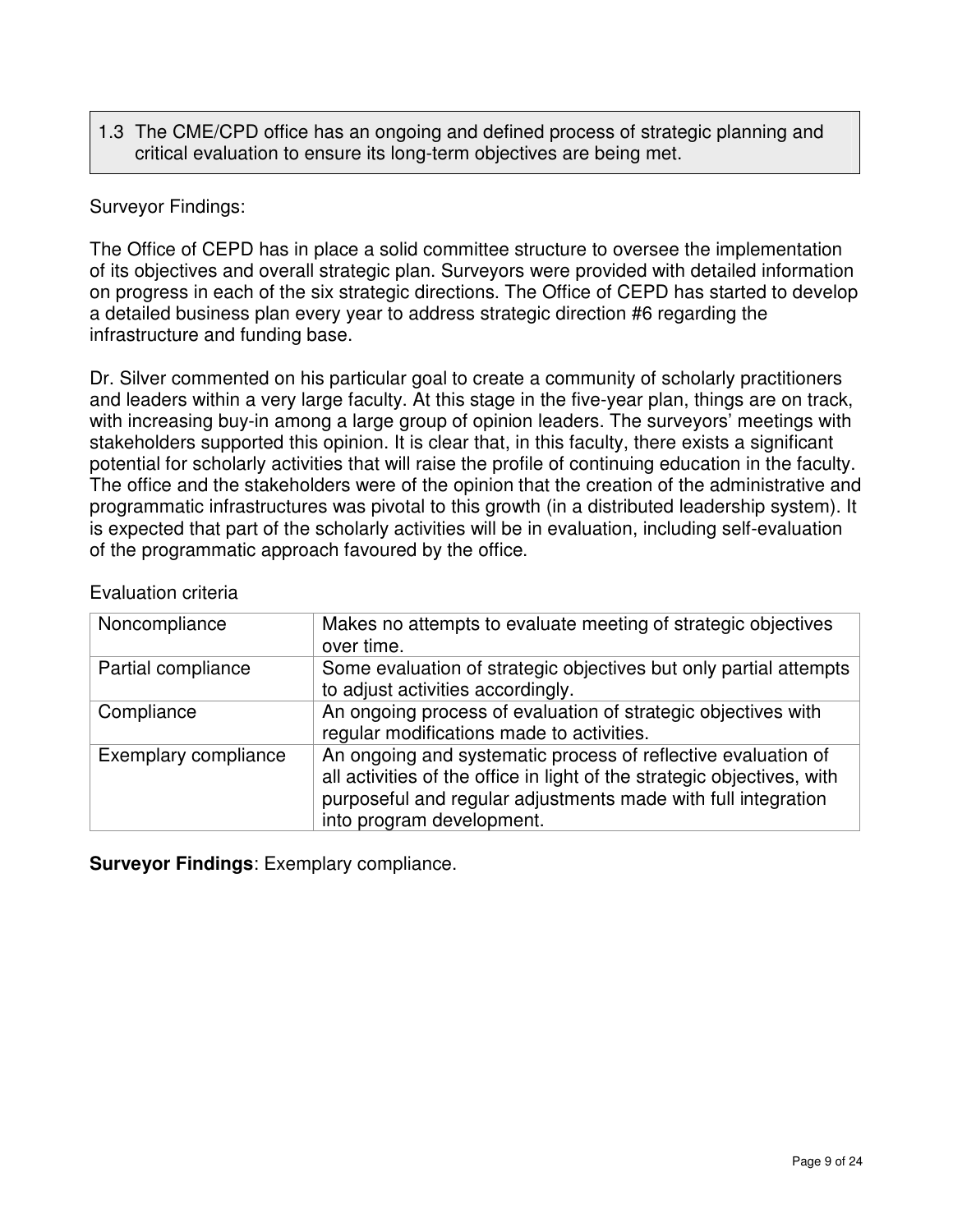### 1.4 The CME/CPD office ensures its operations and activities meet accepted professional, ethical and legal standards.

#### Surveyor Findings:

The Office of CEPD maintains an excellent website that provides all kinds of information to course and event planners and directors, including specific policies relating to professional, ethical and legal standards for its activities. A checklist is also provided, as well as supporting documentation such as other policies and declaration forms.

In meetings with various stakeholders, the issue of relationships with the pharmaceutical industry generated a lot of discussion. There is general agreement that an emphasis on meeting learners' needs helps to ensure the appropriate relationship right from the beginning. One of the challenges in a distributed model for CEPD is ensuring that all participants are abiding by the rules and policies. Another challenge is the vast amount of material in computer-based CEPD and the resources required to review and monitor all the content.

There seems to be a will to tackle this very difficult issue of industry influence and bias in CEPD in a faculty-wide initiative being chaired by the Associate Dean, Equity and Professionalism.

| Noncompliance        | CME/CPD office neither has nor utilizes any established ethical<br>or legal policies.                                                                                                                     |
|----------------------|-----------------------------------------------------------------------------------------------------------------------------------------------------------------------------------------------------------|
| Partial compliance   | CME/CPD office uses established policies but these are not<br>monitored or enforced.                                                                                                                      |
| Compliance           | CME/CPD office has a set of defined policies on ethical and<br>legal issues, which are provided to all faculty participating in<br>CME programs. Compliance is encouraged.                                |
| Exemplary compliance | CME/CPD office has a set of defined policies on ethical and<br>legal issues, which are provided and promoted to all faculty and<br>has a process for regularly monitoring adherence to these<br>policies. |

#### Evaluation criteria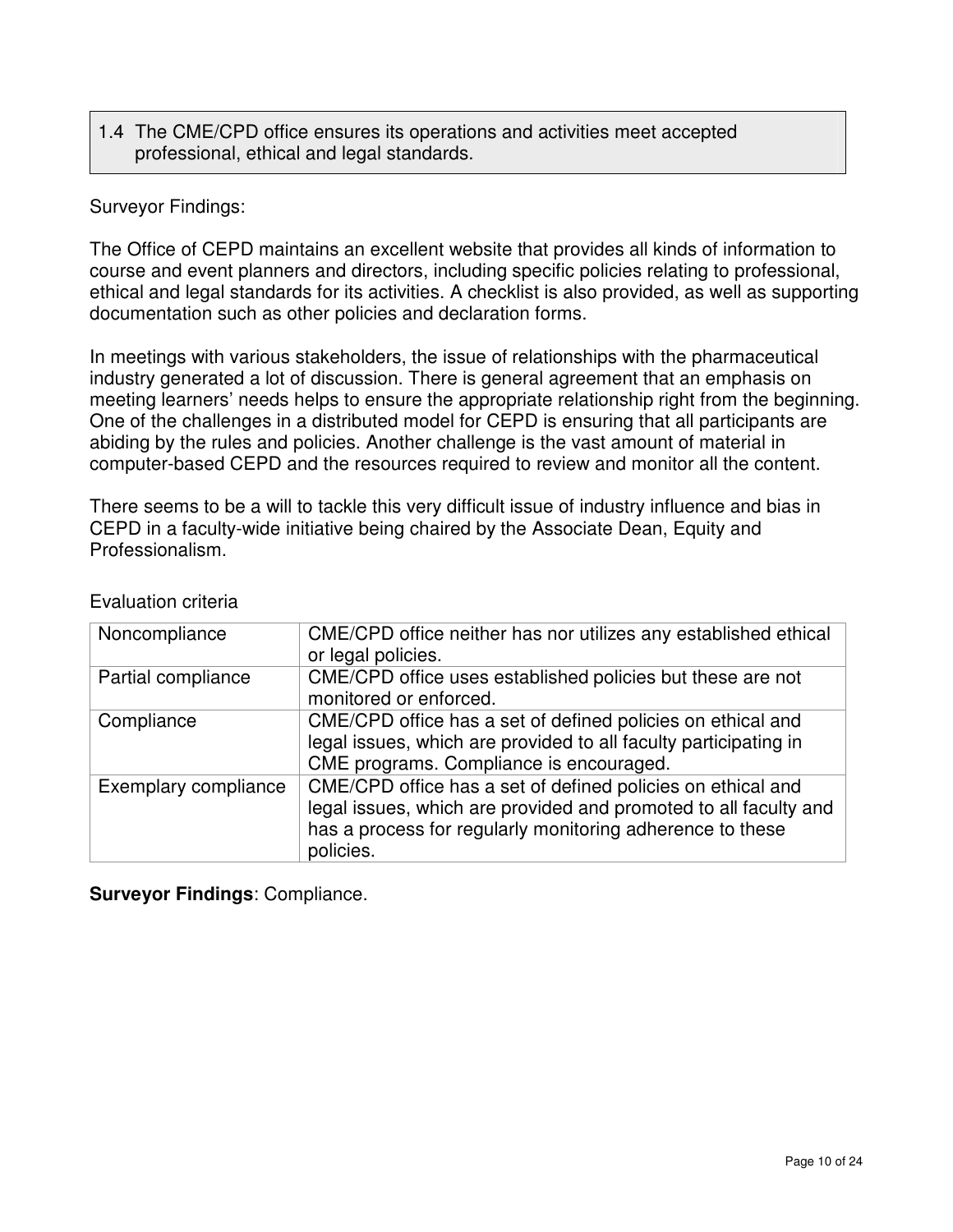# **2. Organization and administration**

2.1 The CME/CPD office has an organizational and decision-making structure designed to fulfill its CME/CPD mission and objectives.

Surveyor Findings:

The Office of CEPD has a comprehensive administrative and governance structure that deals with each of the six strategic directions detailed in the 2006 – 2011 Strategic Plan.

The structure involves all the major stakeholders who feel they are appropriately inserted into the right committees.

The **Faculty Council CEPD Committee** was created a few years ago to have an oversight role. It reports to the Faculty of Medicine Faculty Council. It oversees that the standards for CE are met and has a number of other ancillary roles. The committee members actually look at each course that has been approved by the CEPD Leaders and Directors Group, discuss all issues (ethical, payment of faculty, policies & procedures) and decide if changes need to be made.

This group is also advisory to the Director, more recently on the implementation of the strategic plan and how the milestones are being met. They work at the committee level and also at the grassroots level (including with the public).

Through being involved with the programs being accredited, the members of the committee agree that they are becoming more stringent regarding budgets, needs assessment, evaluation (where they are pushing best practices and looking for evidence of changes in patient care), teaching methodologies, carry-over/follow-up from previous years' offerings, adherence to university policies, inter-disciplinarity, etc. They look at best practices and faculty development issues with input from the Directors and Leaders Group.

The challenges of faculty development and CE in a distributed learning model are recognized by this group. They are also concerned about the expectation that CE will be financially selfsupporting.

The **CE Directors and Leaders Group** includes participation from outside medicine. This group feels it functions in a cohesive manner under the coordination of Dr. Silver. The members appreciated being involved in the strategic planning process. They felt that the plan provided clarity by breaking things into actionable pieces and taking into consideration the enabling factors/tools that were available or should be available.

While the training of clinician educators has been very useful, there were several comments to the effect that, in some departments, promotions based on CE educational activities are more difficult to obtain compared to promotions based on clinical research, or even on UG and PG education.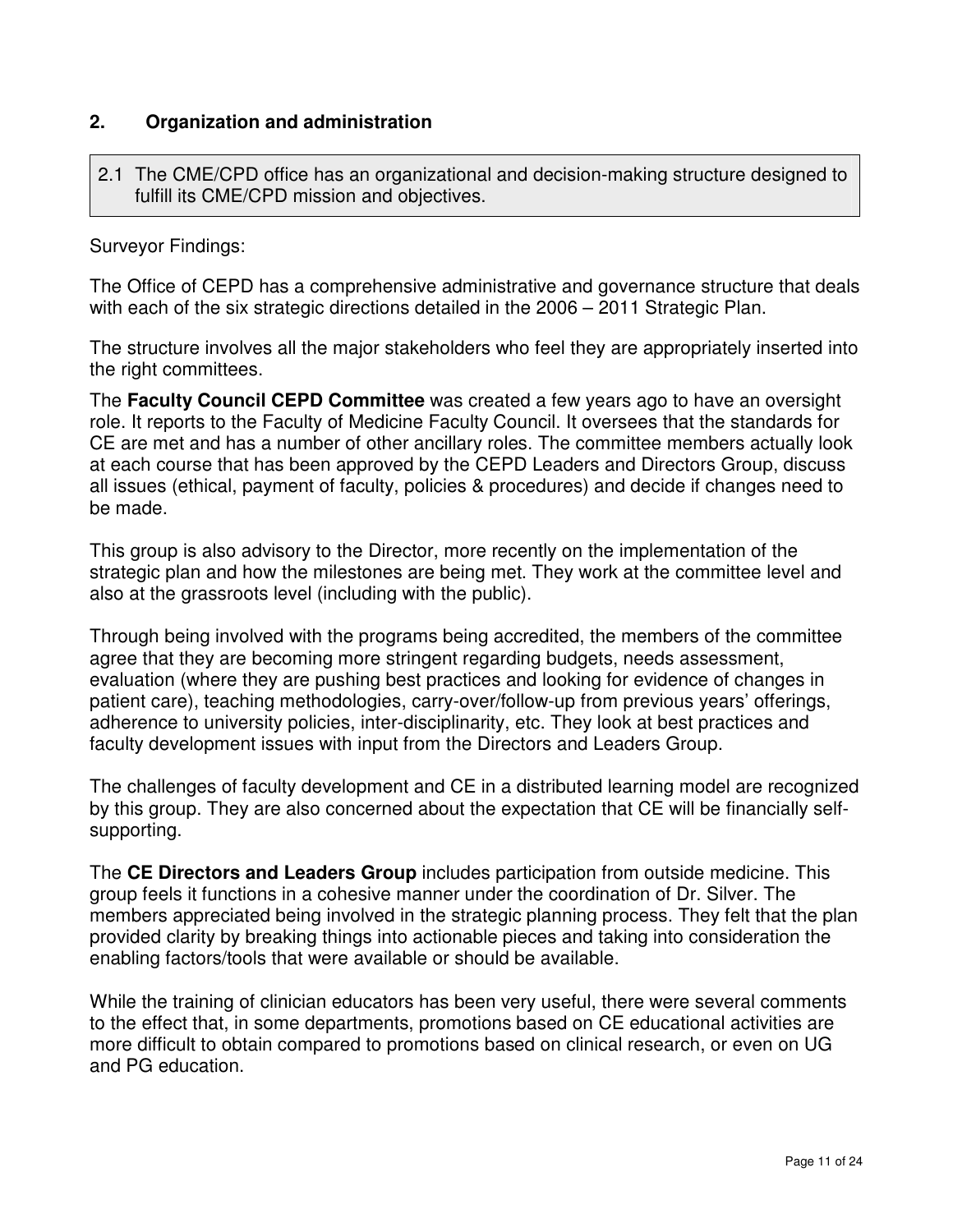There was general agreement that the development and implementation of the strategic plan allows for the university enterprise to be equal to, and eventually be greater than, the sum of its parts (whereas before it was less).

The **CE Researchers** form another enthusiastic group of people working with others from various parts of the University. They credit Dr. Silver with fostering meaningful networking (including an informal matching process), and with being a very good mentor as well as encouraging academic freedom.

They feel that the support and ongoing investment from the Dean's office are key, and are excited at the possibilities of doing something big together that they could not do individually.

The **Faculty of Medicine Department Chairs** were very forthcoming about their strong level of satisfaction with their relationship with the Office of CEPD and felt that the current model (with some programs being offered through the Office and others through the departments and hospitals) was working well, due mostly to Dr. Silver's collaborative approach and the overall culture of collaboration and integration within the university, . They agreed that faculty development was one of the Office's strengths.

They were supportive of the current structure and mandate of the Office of CEPD, and felt they were very involved in, and energized by, the development and implementation of the strategic plan that cut across departmental and other structures.

| Noncompliance        | No organizational infrastructure or planning processes to fulfill<br>the mission or goals of the office.                                                       |
|----------------------|----------------------------------------------------------------------------------------------------------------------------------------------------------------|
| Partial compliance   | There is a written organizational structure that is only partially<br>integrated into the planning processes of the office.                                    |
| Compliance           | There is a written organizational structure that is fully<br>integrated into the planning processes of the office.                                             |
| Exemplary compliance | The written organizational structure is fully integrated and<br>regularly evaluated and revised to ensure the CME/CPD<br>mission and objectives are being met. |

Evaluation criteria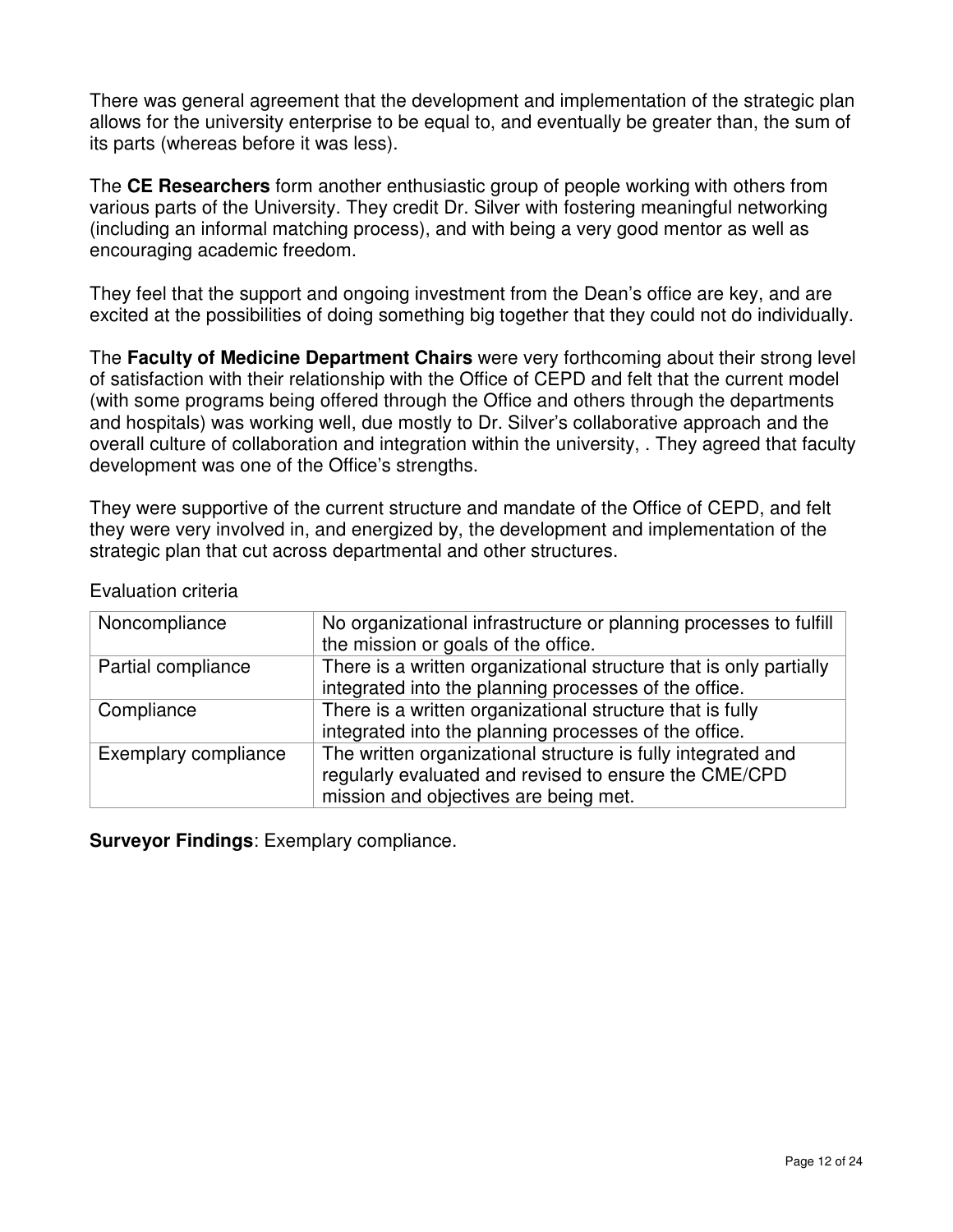2.2 The CME/CPD office effectively manages sufficient resources with a business plan to fulfill its CME/CPD mission and objectives. This includes support from the Faculty of Medicine / Health Sciences.

#### Surveyor Findings:

The Office of CEPD 2008 Business Plan flows from the 2006 - 2011 strategic plan. It was the first such document produced by the Office with the assistance of an outside consulting firm. The plan details the drivers and challenges that affect the work of the Office, describes the current initiatives and outlines the next steps in the evolution of the Office. It also makes several recommendations for improving business processes.

The support of the Faculty of Medicine is evident in many ways and has been alluded to in previous sections of this report. The underlying expectation that CEPD will be self-funding has the potential to be problematic in the future and compromise some of the leading edge research and faculty development initiatives needed if it is to achieve the level of excellence and influence to which it aspires.

Evaluation criteria

| Noncompliance        | Inadequate resources to sustain the CME/CPD mission and<br>objectives of the office.                                  |
|----------------------|-----------------------------------------------------------------------------------------------------------------------|
| Partial compliance   | Resources are limited and able to sustain only a portion of the<br>CME/CPD mission and objectives of the office.      |
| Compliance           | Sufficient and secure resources to pursue the mission and<br>objectives of the office.                                |
| Exemplary compliance | Resources are sufficient to pursue the mission and objectives of<br>the office and to foster innovation and research. |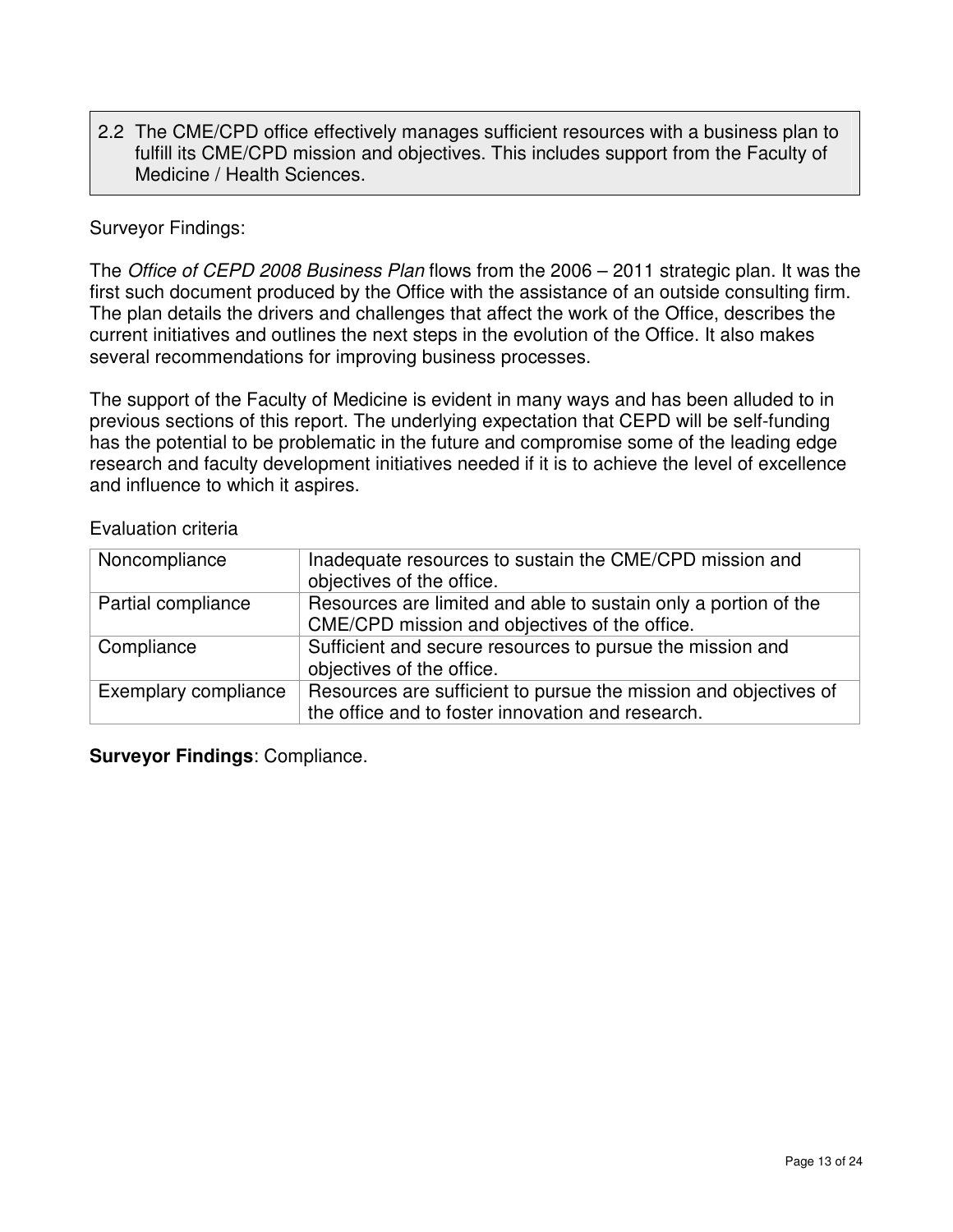### 2.3 The CME/CPD office maintains appropriate records of its decision-making processes, general operations, and learner participation. The office provides documentation of participation to participants when appropriate or requested. (See Standard 3.2)

Surveyor Findings:

The Office of CEPD has developed an innovative computer-based system for event management that includes every aspect from needs assessment and the development of objectives to the generation of participant lists and receipts. The longitudinal tracking capabilities of the system are impressive and likely to generate interesting data for future research projects.

Evaluation criteria

| Noncompliance        | No established policies or procedures related to decision-<br>making and participation documentation. No, little or<br>disorganized record keeping.                                                                                                                                                                                                                                                                   |
|----------------------|-----------------------------------------------------------------------------------------------------------------------------------------------------------------------------------------------------------------------------------------------------------------------------------------------------------------------------------------------------------------------------------------------------------------------|
| Partial compliance   | There are some written policies and procedures related to<br>decision-making and participation documentation but they<br>have not been fully implemented. Record keeping is<br>inconsistent.                                                                                                                                                                                                                          |
| Compliance           | There are policies and procedures related to the decision-<br>making processes and participation documentation that<br>have been implemented that are realistic for resource.<br>Record keeping is organized and complete.                                                                                                                                                                                            |
| Exemplary compliance | The policies and procedures related to the decision-making<br>processes and participation documentation have been fully<br>implemented and regularly reviewed and updated. Record<br>keeping is thorough and easily accessible. Where<br>appropriate, participants have access to information on how<br>to document their participation in CME activities for their<br>Royal College and/or CFPC credit requirements. |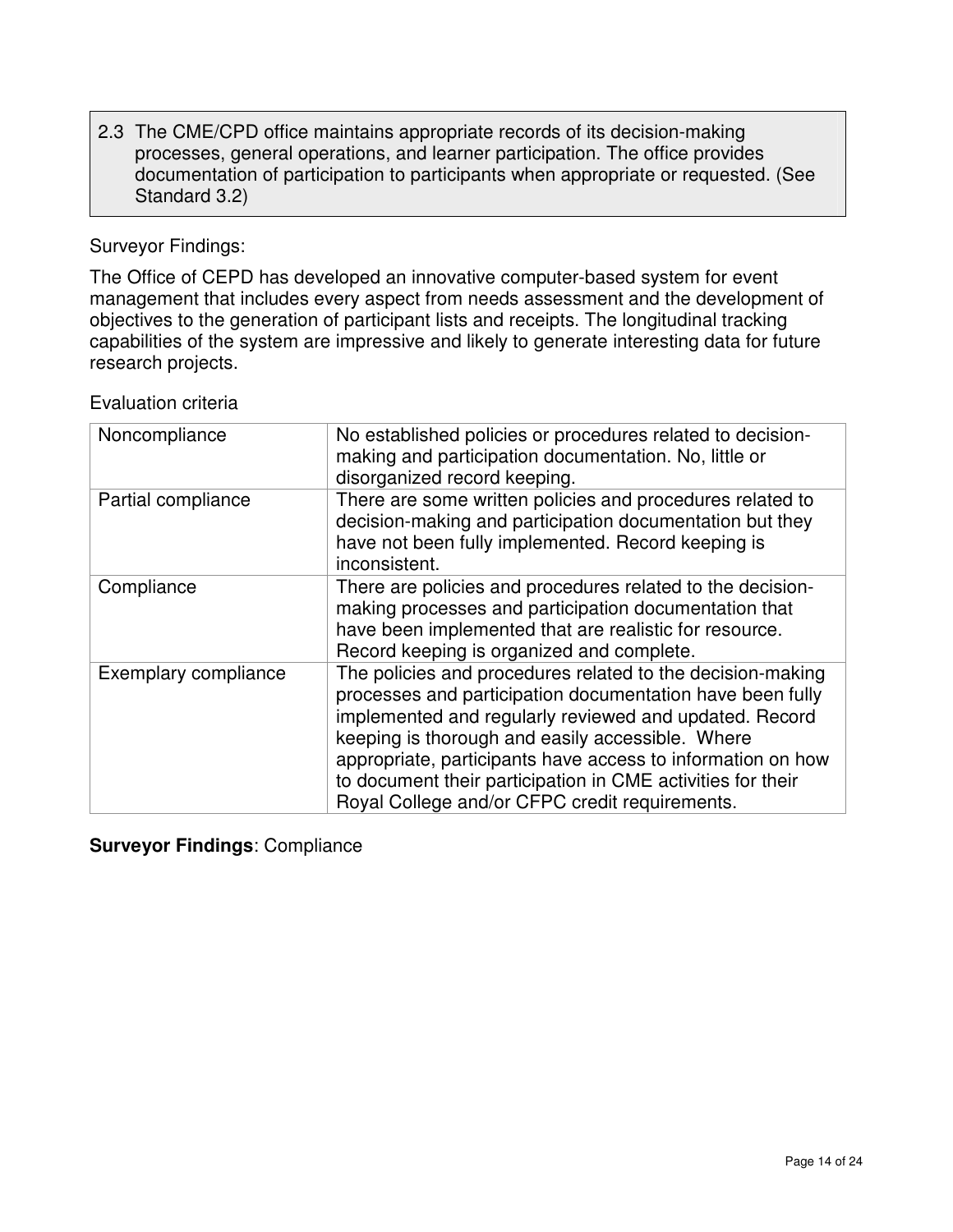# 2.4 The CME/CPD office is involved directly or indirectly in the university's program(s) of faculty development, undergraduate and postgraduate education.

### Surveyor Findings:

The **Council of Education Deans** meet regularly (once a week). Increasingly, there are common interests on a number of issues. They are all interested with opportunities to maximize the use of existing resources.

While the Wilson Centre reports directly to the Dean, de facto it reports to the Council of Education Deans for educational objectives, to understand the continuum and to direct and guide the conjoint approaches. The education deans feel there is more and more "desiloization" and appropriate crosspollination in each other's sphere of activities.

The vertical and horizontal integration of interprofessional education is part of the 10-step strategic plan of the Faculty of Medicine. Concurrent integration is slowly but surely happening, with a couple of success stories. In ten years, the education deans feel the university will be a different place. It's beginning in UG, and these trainees will take it into their residency and beyond.

Faculty Development is a real strength, and one of the strategic directions of the Office of CEPD. There has been progression from department-specific initiatives to a faculty-wide approach. There are many faculty development activities focusing on interprofessional education, and the role of the Office of CEPD was highlighted very positively.

| . valuation ontona      |                                                                                                                                                                                                                                                                                                                       |
|-------------------------|-----------------------------------------------------------------------------------------------------------------------------------------------------------------------------------------------------------------------------------------------------------------------------------------------------------------------|
| Noncompliance           | The CME/CPD office is not involved in contributing to the quality of<br>CME courses produced by the Faculty of Medicine / Health Sciences<br>and has no direct or indirect involvement in faculty development,<br>undergraduate or postgraduate education.                                                            |
| Partial compliance      | The CME/CPD office contributes inconsistently to the quality of CME<br>courses produced by the Faculty of Medicine / Health Sciences.<br>There is a strategic plan for how CME will contribute to faculty<br>development, undergraduate and postgraduate education but this<br>has not been consistently implemented. |
| Compliance              | The CME/CPD office is consistently contributing to the quality of<br>CME courses produced by the Faculty of Medicine / Health Sciences<br>and has developed and implemented a strategic plan that defines<br>their contributions to faculty development, undergraduate and<br>postgraduate education.                 |
| Exemplary<br>compliance | The CME/CPD office is consistently contributing to the quality of<br>CME courses produced by the Faculty of Medicine / Health Sciences<br>and has implemented and evaluated their strategic plan to enhance<br>their contributions to faculty development, undergraduate and<br>postgraduate education.               |

Evaluation criteria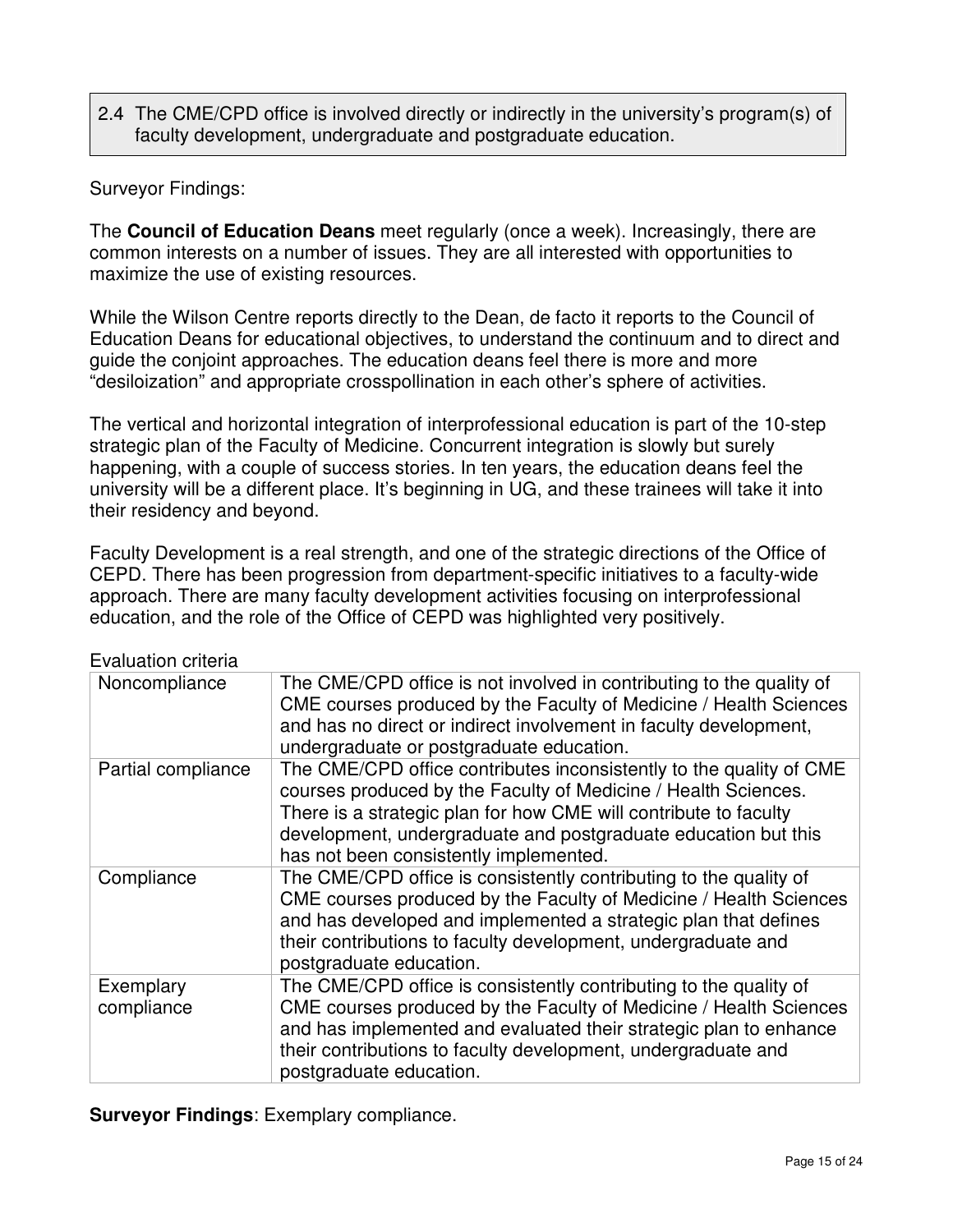- 2.5 The appropriate CME personnel are knowledgeable about the organized systems of CME/CPD standards affecting the physicians and communities it serves. The office personnel ensures that any pertinent accreditation standards are met when assigning credits under the following circumstances:
	- The CME/CPD office independently develops and implements a CME/CPD activity.
	- The CME/CPD office co-sponsors a CME/CPD activity. In this case, the office must assume primary responsibility for the activity's planning, content, implementation and evaluation strategies.
	- The CME/CPD office approves a CME/CPD activity of a physician organization according to established educational and ethical standards.

# Surveyor Findings:

The Office of CEPD staff attend the accreditation workshops put on by the CFPC and RCPSC.

The Office of CEPD has an Accreditation and Sponsorship Coordinator to manage and lead the accreditation process. For more than a year now, all applications for accreditation and sponsorship have been submitted online and follow a detailed series of instructions. There is an extensive peer review process for each application, all done online. The sophisticated electronic system allows for excellent record keeping and cross-referencing, as well as regular updating, including accreditation information from the CFPC and RCPSC.

All programs must be co-sponsored with a Faculty of Medicine Department.

| Noncompliance        | There is no organized system for reviewing and approving<br>programs under the accreditation standards of the CFPC or<br>RCPSC.                                                                                                                                                                                                                     |
|----------------------|-----------------------------------------------------------------------------------------------------------------------------------------------------------------------------------------------------------------------------------------------------------------------------------------------------------------------------------------------------|
| Partial compliance   | There is a limited system for reviewing and approving<br>programs under the accreditation standards of the CFPC or<br>RCPSC.                                                                                                                                                                                                                        |
| Compliance           | There is an established system for reviewing and approving<br>programs under the accreditation standards of the CFPC or<br>RCPSC.                                                                                                                                                                                                                   |
| Exemplary compliance | The office has not only established a system for reviewing and<br>approving programs under the accreditation standards of the<br>CFPC or RCPSC but has instituted quality control strategies<br>to ensure credits are appropriately assigned and has<br>contributed to the development and strategies for the<br>implementation of these standards. |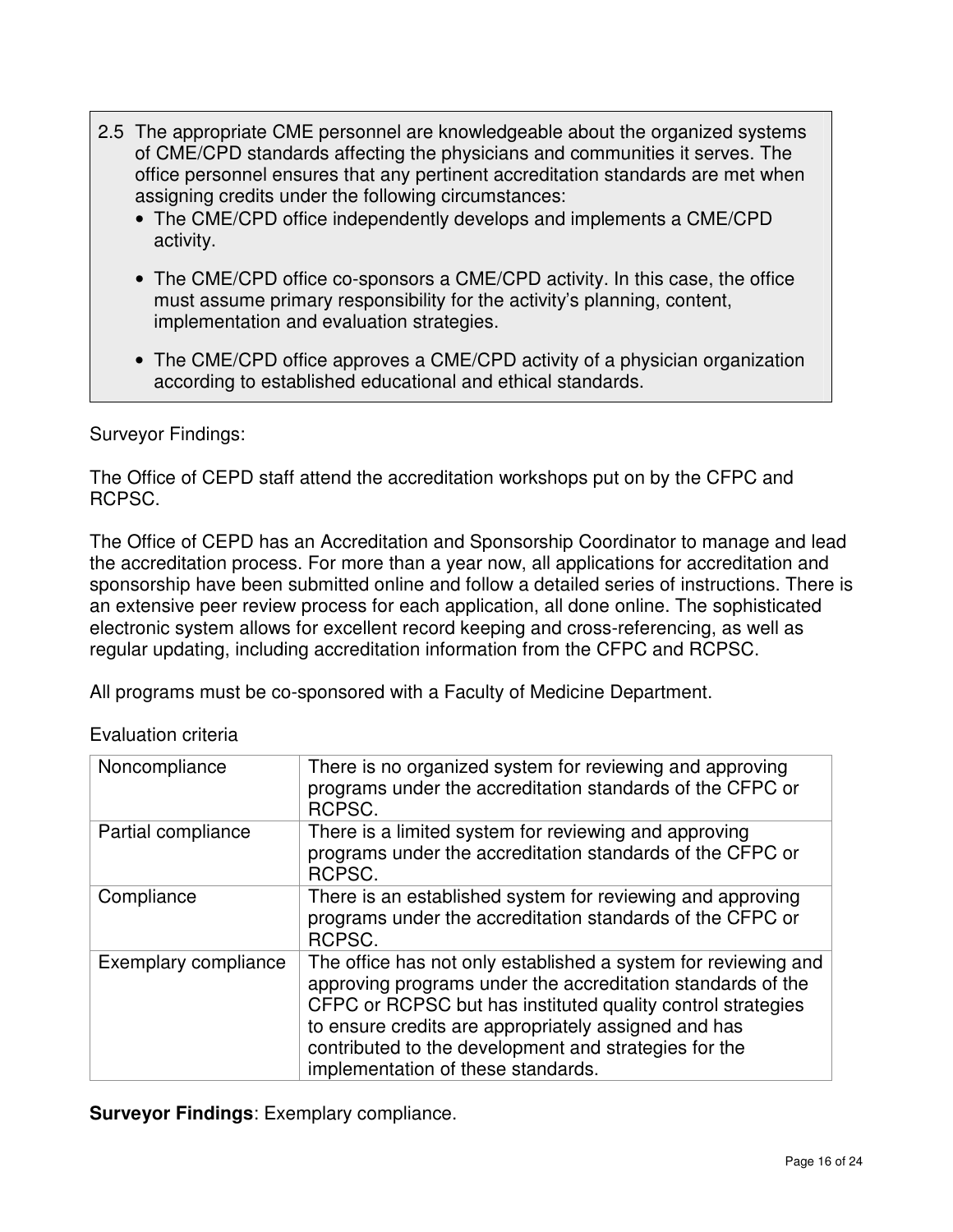# **3. Provision of educational services**

3.1 The CME/CPD office provides a focus of expertise dedicated to enhancing the quality of physicians' life-long learning opportunities and offers a variety of learning opportunities appropriate to the needs of the physicians it serves.

#### Surveyor Findings:

Five of the office staff have advanced degrees in education. Dr. Silver is recognized as a dedicated leader in CEPD, both within and outside the institution. The committee structure that is in place to support the mandate of the Office of CEPD pulls forth the best from the various centers of excellence and expertise at the University of Toronto. This collaboration expands the extent and range of expert knowledge available to the Office and to those who use its resources. There is a very constructive and fostering environment throughout the institution, with the Office of CEPD acting as the focus point.

There is a considerable range of CEPD events available to physicians, in various formats. Faculty members are offered training on educational and teaching innovations, and are encouraged to use their newly acquired approaches in their own programs.

| Noncompliance           | No access to any kind of educational expertise or no attempt to<br>offer a variety of learning opportunities or to ensure the quality of<br>their clinical content.                                                                   |
|-------------------------|---------------------------------------------------------------------------------------------------------------------------------------------------------------------------------------------------------------------------------------|
| Partial compliance      | Some expertise available and minimal attempt to provide a variety<br>of educational offerings but no attempt to link these with needs<br>assessments.                                                                                 |
| Compliance              | Good expertise and resources available and good variety of<br>appropriately targeted learning opportunities, which are, to some<br>degree, linked to needs assessments.                                                               |
| Exemplary<br>compliance | High level of expertise readily available, excellent learning<br>resources, and a wide array of different kinds of learning<br>opportunities clearly linked to needs assessments and a<br>consideration of different learning styles. |

#### Evaluation criteria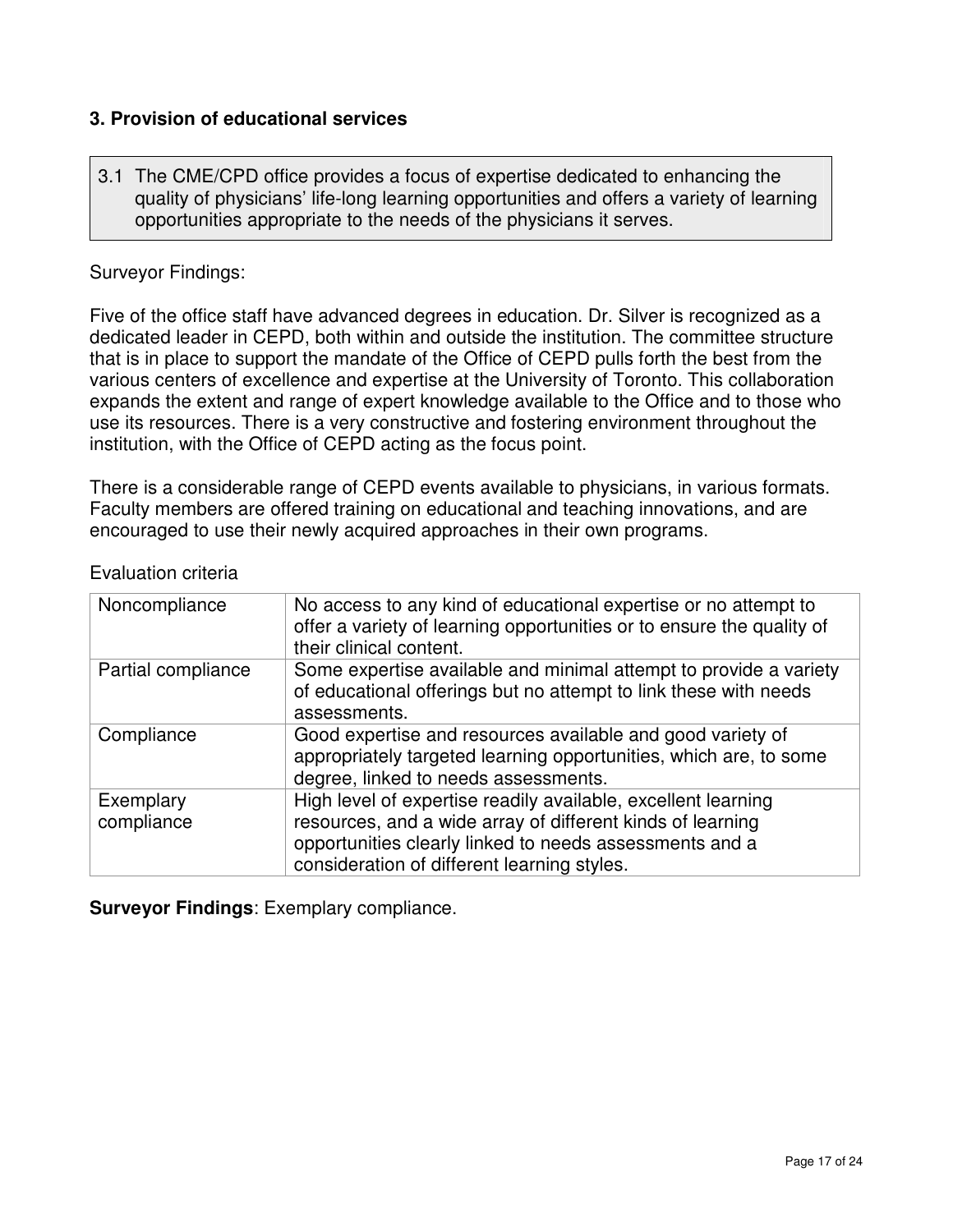- 3.2 The planning and implementation of all CME/CPD activities organized, co-sponsored or approved by the CME/CPD office, are based on a systematic process that includes:
	- A needs assessment, which involves intended participants and/or is based on meaningful practice descriptions (e.g. administrative databases).
	- Stated objectives, which are consistent with the identified needs.
	- Content and method consistent with the objectives and learning needs.
	- A consideration of scientific evidence and local practice.
	- A record of participant registration, attendance, participation and and/or achievement.
	- Appropriate documentation of participation provided to participants. (See Standard 2.3)

Surveyor Findings:

The Office of CEPD has in place an extensive, systematic, uniform 20-step approach to planning CEPD activities, both those managed in-house and those managed by departments. There is an additional, internal evaluation process for all programs managed directly by the office.

The office has recently added a new committee, the **CE Administrators Cooperative**, to provide a forum for sharing common concerns and networking in a decentralized system. This committee meets quarterly and looks at incorporating all professional development components for all CE administrators (accreditation policies, needs assessment resources, goal and objective writing, and evaluation strategies).

| Noncompliance        | No systematic approach to education planning.                                                                                                                                 |
|----------------------|-------------------------------------------------------------------------------------------------------------------------------------------------------------------------------|
| Partial compliance   | System is in place but there is no consistent link of needs to                                                                                                                |
|                      | learning objectives to content selection or to evaluation.                                                                                                                    |
| Compliance           | System is in place and all the components are linked                                                                                                                          |
|                      | together.                                                                                                                                                                     |
| Exemplary compliance | Programs reflect both perceived and unperceived<br>educational needs, contain content that is scientifically valid,<br>and evaluation reflects the learning objectives in all |
|                      | programs.                                                                                                                                                                     |

Evaluation criteria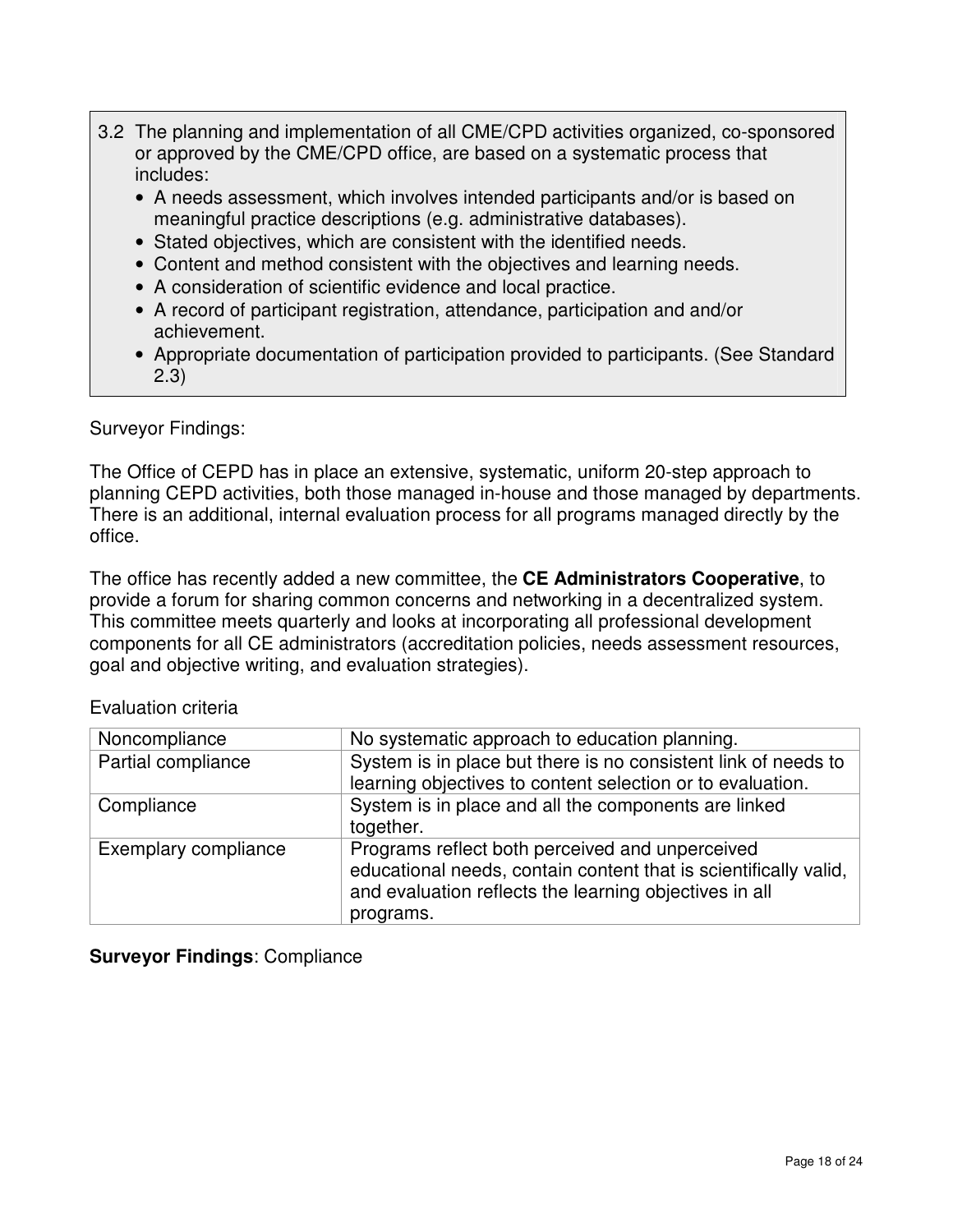3.3 There is an evaluation strategy to measure the overall effectiveness of the CME/CPD office. There is a strategy established to evaluate the outcome of individual CME events. For those activities in which the CME/CPD office plays a major role, the evaluation also addresses how the activities contribute to the longterm objectives.

#### Surveyor Findings:

Each of the six strategic directions of the five-year strategic plan includes stages for assessment, planning, implementation and evaluation.

Each CEPD activity must have a formal evaluation process. This is facilitated by a wellresourced section in the Office website on educational evaluation. Standard forms are available for use by CE planners who are also guided through a process to make sure the results of the evaluations are considered when planning future events.

The Office of CEPD has recently identified this as an area that needs strengthening, and has contracted with Ms. Jane Tipping, an education specialist, to promote the concept and approaches to evaluation in the work of the Office as well as in CE and CE research.

Evaluation criteria

| Noncompliance        | No or little evaluation of any aspect of the office's learning<br>activities.                                                                                                                                                                                                |  |
|----------------------|------------------------------------------------------------------------------------------------------------------------------------------------------------------------------------------------------------------------------------------------------------------------------|--|
| Partial compliance   | Some evaluation done, but no attempts to link evaluation with the<br>planning process or to use results to influence subsequent<br>educational planning.                                                                                                                     |  |
| Compliance           | Evaluation done on all activities with a purposeful use of the<br>results to influence subsequent educational planning.                                                                                                                                                      |  |
| Exemplary compliance | Evaluation done in an integrated fashion at all levels of the<br>office's activities. There is a purposeful process of using<br>evaluation results to direct all aspects of the office's activities at<br>all levels, from long-term planning to individual course planning. |  |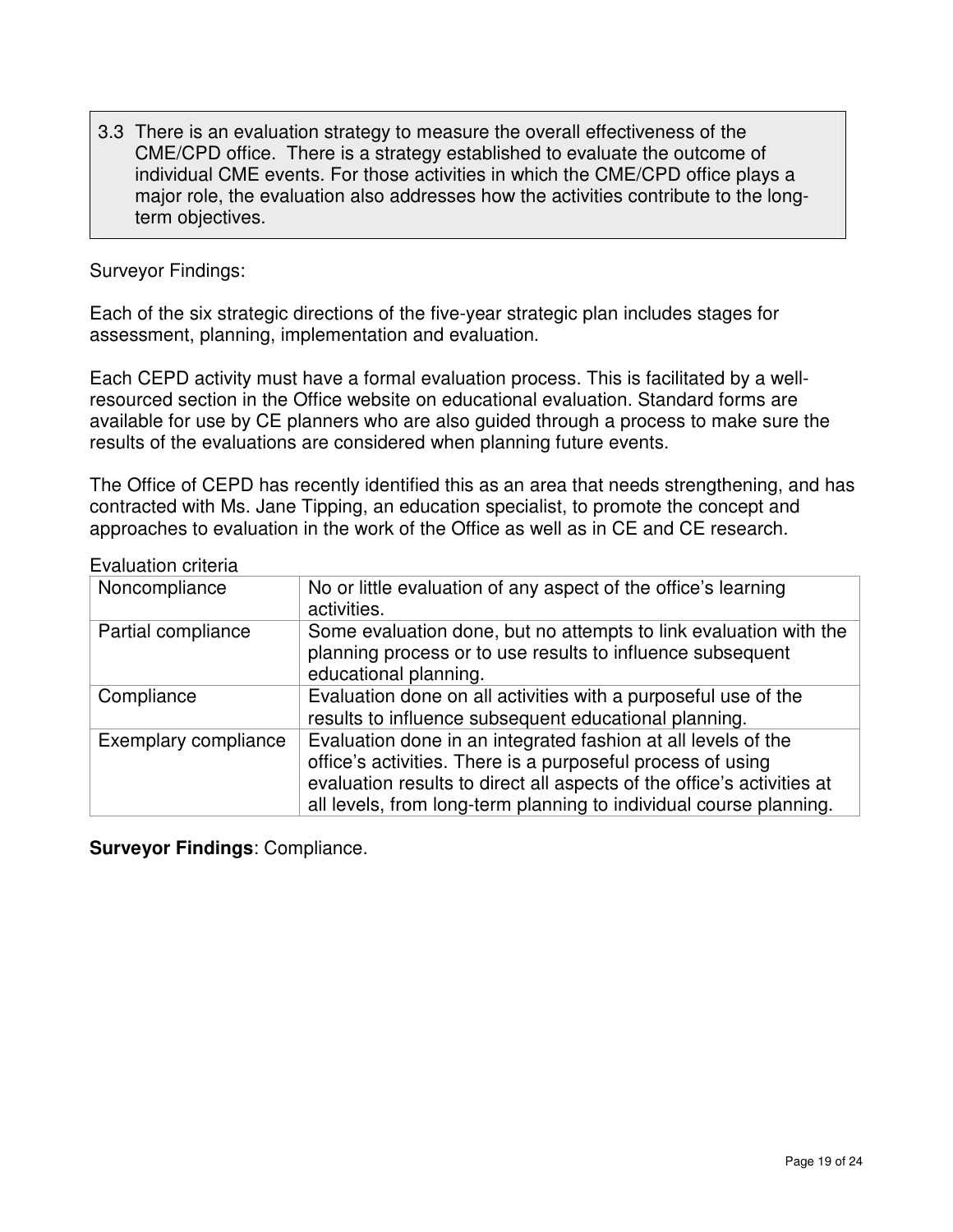- 3.4 The CME/CPD office has a duly approved policy to guide its relationship with industry in the planning and implementation of education activities it organizes or cosponsors. This policy is consistent with national and provincial standards for the relationship between industry, the professions and education organizations. In order to ensure that CME is beyond the control of persons or organizations with commercial interests and free of commercial bias, CME providers must:
	- Control the planning and content of education activities.
	- Establish priority of content areas.
	- Select all educators and approve relevant materials.
	- Demonstrate disclosure of all relevant relationships with industry or other sources of potential bias.
	- Ensure appropriate separation of promotion from the educational process.
	- Have evaluation data of educational activities that shows that these safeguards have been effective in preventing commercial bias.

#### Surveyor Findings:

The Office of CEPD examines the budget of every activity that has applied for credits, and asks for detailed information on the intended use of any profit.

It was widely acknowledged and commented upon that CE, while an education industry, is also a business industry. As funding from the Faculty becomes more and more limited, there is the perception, in some departments more than others, of an underlying "permission" to make more profit (or at least not lose any money) and to partner with perhaps less legitimate organizations. As noted earlier in this report, a recent initiative in the Department of Ophthalmology was of significant concern. While it is gratifying that this lapse was caught if raises concerns about other possible breaches in a highly distributed model. The Faculty and University cannot afford to have their reputation challenged through inadequate attention and support.

It is to the credit of the Faculty that Dean Whiteside has recently tasked the new Associate Dean for Equity and Professionalism, Dr. David McKnight, with carrying out a faculty-wide study on relationships with industry.

| Noncompliance      | No policy in place to govern relationships with industry and/or substantive<br>breaches of accepted standards of behaviour regarding relationships with |
|--------------------|---------------------------------------------------------------------------------------------------------------------------------------------------------|
|                    | industry.                                                                                                                                               |
| Partial compliance | Policy in place and generally followed, but there are some breaches of the policy                                                                       |
|                    | or of accepted standards of behaviour regarding relationships with industry.                                                                            |
| Compliance         | Policy in place and consistent appropriate application of the policy and accepted                                                                       |
|                    | standards of behaviour regarding relationships with industry.                                                                                           |
| Exemplary          | Complete and thorough application of policy and accepted standards of                                                                                   |
| compliance         | behaviour regarding relationships with industry. Full support of the Faculty and                                                                        |
|                    | individual faculty members in following the policy standards.                                                                                           |

#### Evaluation criteria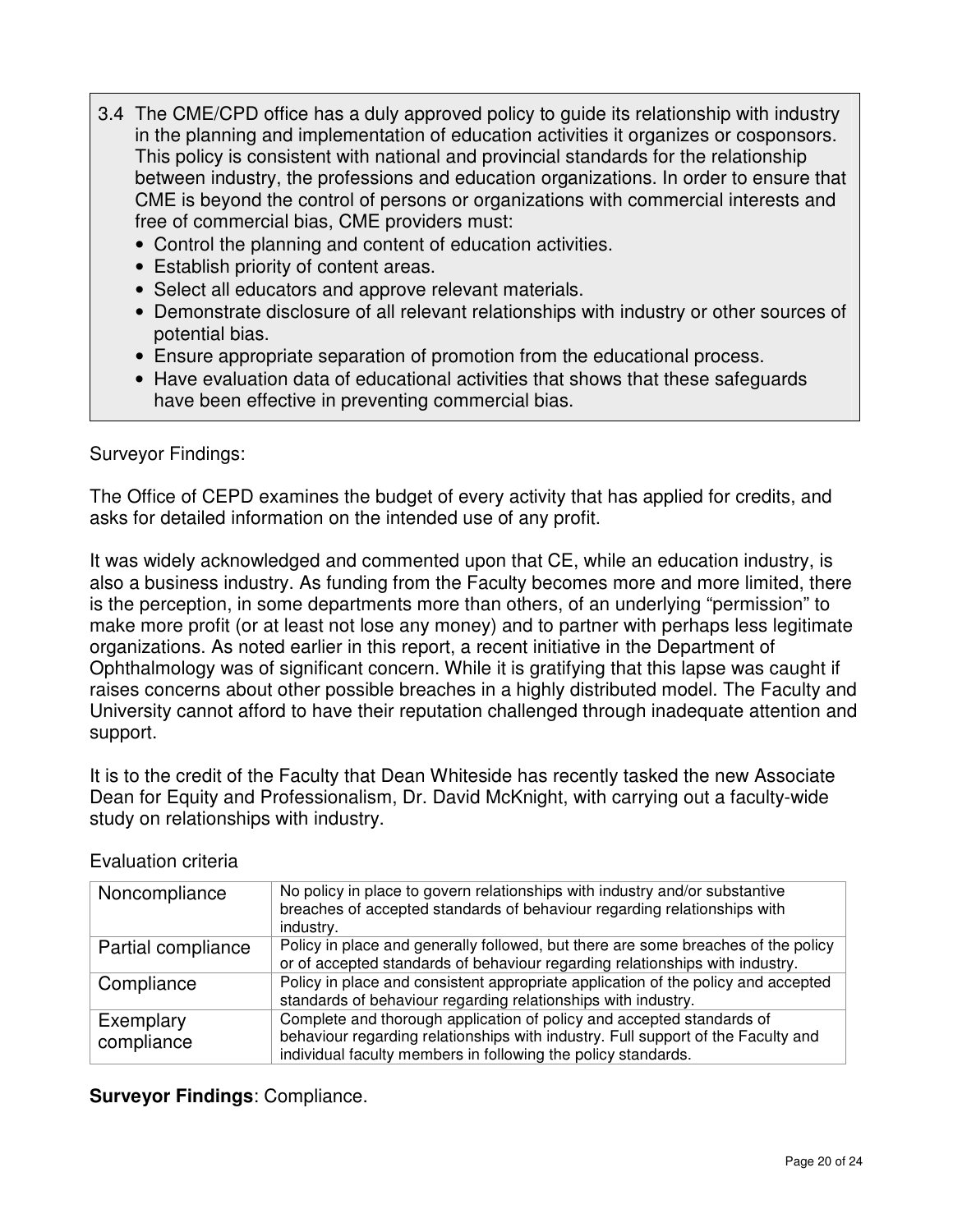3.5 The CME/CPD office promotes and supports self-directed learning through: facilitation of the skills of practice reflection including question asking, information access and knowledge management; integration of personal learning within group education activities; and the offering of targeted learning opportunities for individuals.

### Surveyor Findings:

The Office of CEPD demonstrates its support of self-directed learning by encouraging the use of educational technology, including a search system on the office's website to enable learners to find the appropriate events to meet their own educational needs. In addition, they are able to respond to requests for individualized or tailored education experiences, an offer they extend beyond the university to the entire province. The office also houses a provincial resource, the **Guidelines Advisory Committee**, that identifies specific topic areas, searches for all guidelines in that area, evaluates them and identifies one best guideline for physicians.

For events that are managed by the Office of CEPD, care is taken to encourage personal learning projects and independent learning opportunities.

| Noncompliance        | No strategies or services in place to support the self-directed<br>learning skills of individual physicians.                                                                                     |
|----------------------|--------------------------------------------------------------------------------------------------------------------------------------------------------------------------------------------------|
| Partial compliance   | Some strategies and/or services are in place to support the<br>self-directed learning skills of individual physicians.                                                                           |
| Compliance           | Strategies to support the self-directed learning skills of<br>individual physicians have been implemented and are an<br>integral component of the office's activities.                           |
| Exemplary compliance | There is a systematic process in place to support the self-<br>directed learning skills of individuals throughout the continuum<br>of learning. This process is regularly evaluated and revised. |

Evaluation criteria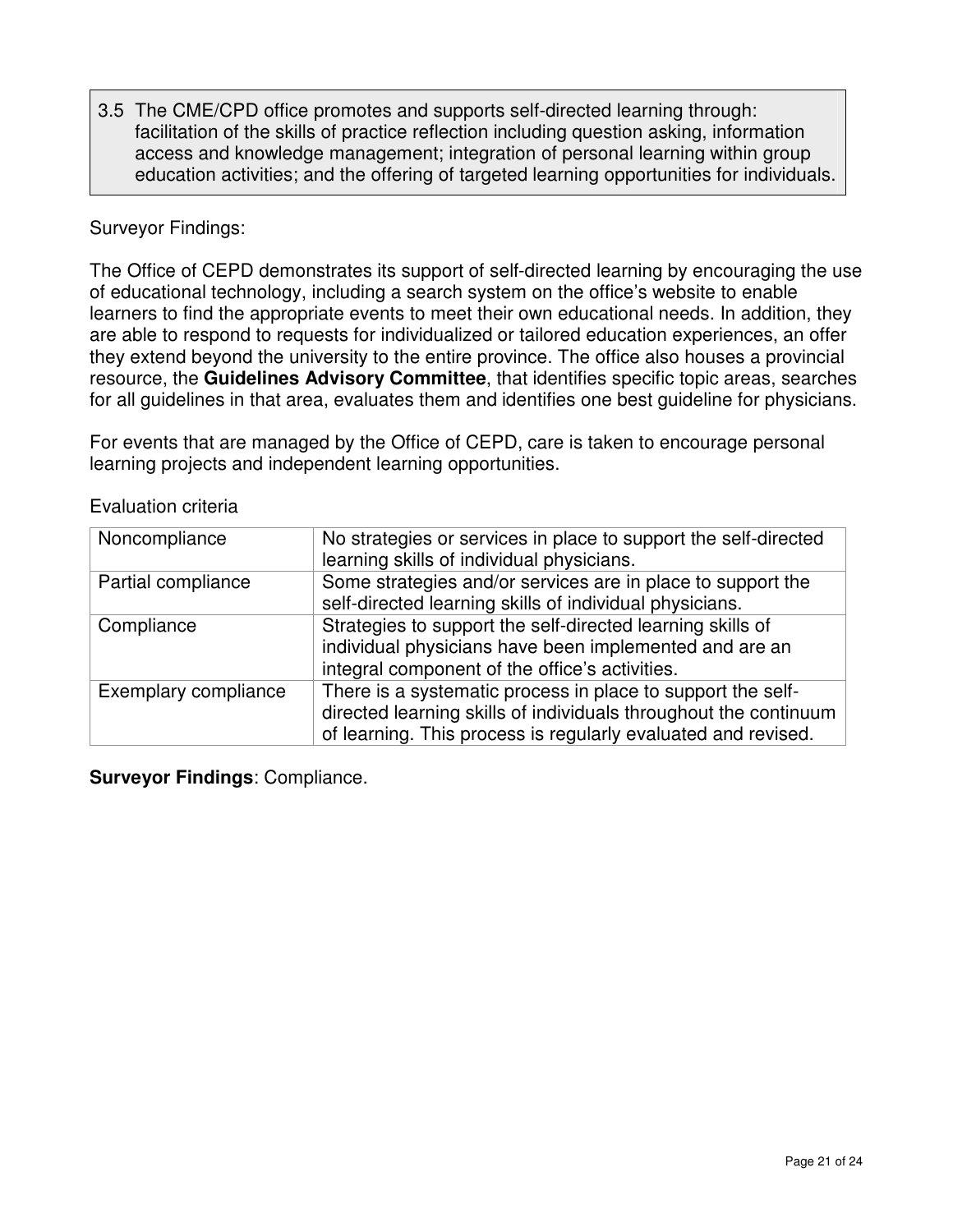# **4. Research and innovation**

- 4.1 As an academic unit, the CME/CPD office contributes to the understanding of CME/CPD through:
	- A program of research and development, in a manner consistent with its mission and objectives
	- The linking of such activities to other academic programs within the university, where appropriate.
	- A sharing of its program, activity and research experience through publications, presentations, and participation in the broader academic CME community.
	- The scholarship of innovation, which should be embedded in its mission and expressed through the development of innovative CME/CPD programs and activities.

#### Surveyor Findings:

Strategic Direction #2 is to Foster scholarship and research in continuing education by: a) creating a framework for scholarly activity in CE; b) establishing a CE research infrastructure to pursue scholarship; and c) developing quality indicators or benchmarks for CE standards.

The surveyors repeatedly heard of the excellent work of the Office, and particularly Dr. Silver, in fostering networks and matching budding with more established CE researchers to encourage more scholarly activity across the faculty.

The following academic programs are involved and linked with the Office: the Joint Program in Knowledge Translation at the Keenan Research Centre (the Li Ka Shing Knowledge Institute of St. Michael's Hospital), the Wilson Centre for Research in Education; the Office for Interprofessional Education; the Centre for Faculty Development; the Peter A. Silverman centre for International Health; and the Department of Health Management Policy and Evaluation.

The impressive list of publications, grants and awards involves the following areas: CE interventions, needs assessment, interprofessional education and collaboration, faculty development, knowledge translation, research methods and global CE.

| Non compliance          | No evidence of research or development activities and/or no consideration of this<br>in the mission statement.                                                                                                                                                                                                                                                                                                               |
|-------------------------|------------------------------------------------------------------------------------------------------------------------------------------------------------------------------------------------------------------------------------------------------------------------------------------------------------------------------------------------------------------------------------------------------------------------------|
| Partial compliance      | Innovative programs and activities are developed and implemented but are not<br>considered as part of the mission statement and/or are not published or<br>presented in the context of the broader academic CME community. Resources<br>are not adequate to allow for further development of innovative ideas.                                                                                                               |
| Compliance              | Innovative programs and activities are developed and implemented; research<br>experience is shared with the CME/CPD community and both these<br>considerations are reflected in the mission statement. Available resources are<br>deemed adequate.                                                                                                                                                                           |
| Exemplary<br>compliance | There is an established program of R&D activities consistent with the mission<br>statement and objectives of the office; There is evidence of consistent<br>implementation of these innovations in practice and an attempt to link these with<br>health care outcomes. These experiences are consistently shared with the<br>academic CME/CPD community and adequate resources are available to<br>sustain these activities. |

Evaluation criteria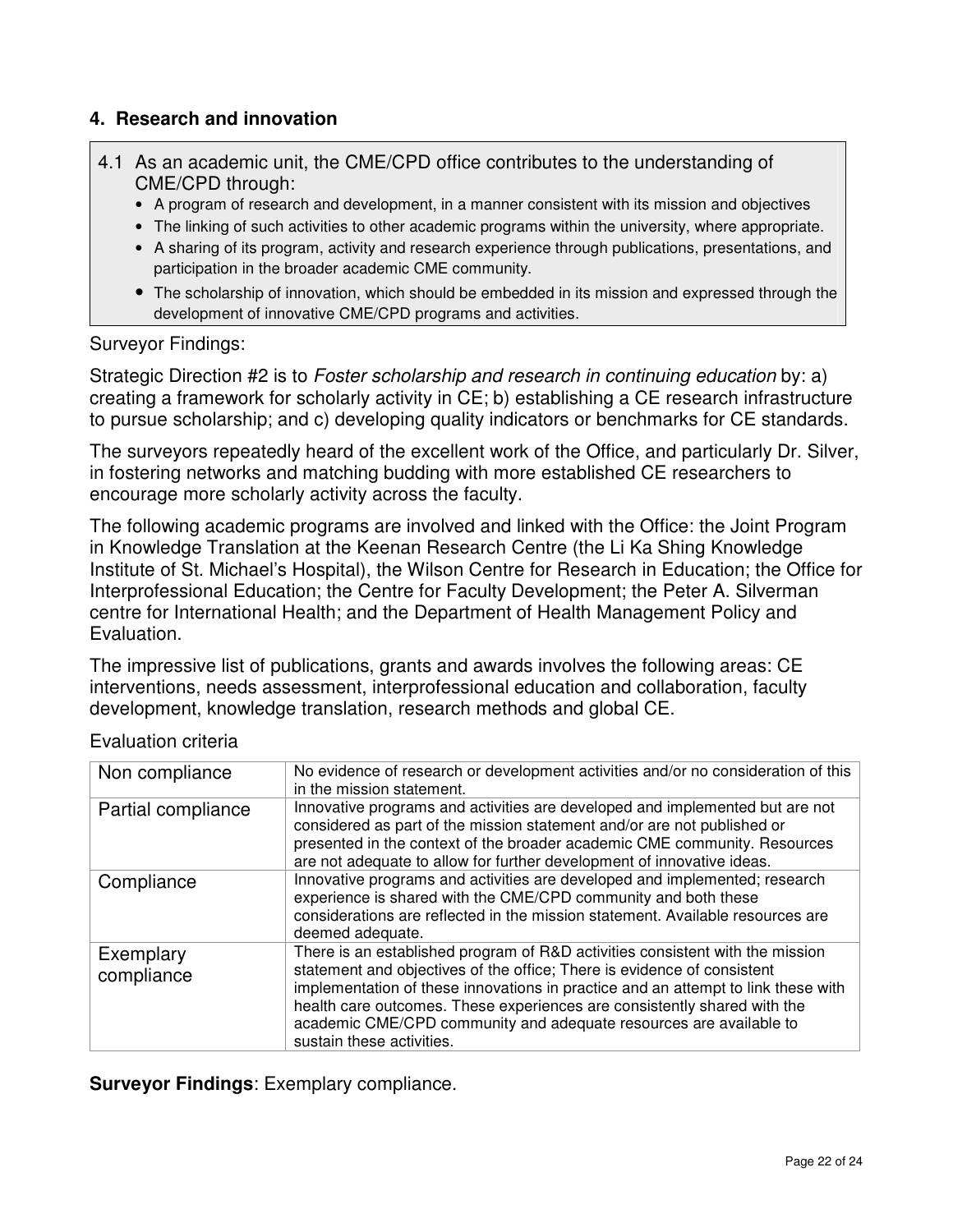#### **Summary Statement**

As noted in the preamble, this report contains the site surveyors' assessment of the University of Toronto's Office of CEPD compliance with CACME standards and practices. It then moves beyond that to offer requested advice on the current functioning, institutional expectations, environmental opportunities and potential relationships that mark this unique period in the history of this exceptionally strong Division. It would be both presumptuous and foolish to claim that in a few days' observation the surveyors could be exhaustive in their assessment. Contained within the report are a number of specific observations and assessments.

However, it is quite evident that if the Office of CEPD is to be optimally effective it will require continuation and elaboration of a broad variety of collaborative partnerships. Many of these already exist and the report contains references to the remarkable range of educationally focused enterprises with which the University of Toronto is currently blessed. Indeed, many institutions would see this as an embarrassment of riches. As with many such situations, a great deal of sensitivity is required at the leadership, administrative, and resourcedeployment levels if ideas, careers, and activities are to avoid drifting into a series of individual fiefdoms whose whole is considerably less than the sum of its parts.

At the same time, there are significant issues of scale. It can be difficult indeed to create and nurture a sense of belonging in a large heterogeneous enterprise. As one example, the significant opportunities presented by the increased resources in the Li Ka Shing Knowledge Institute at St. Michael's Hospital will need to be carefully managed by the Dean and other leaders if it is to be a force for cohesion and collaboration rather than intra-institutional competition. The reviewers saw a real sense of both pride and collaboration in their discussions with members of such entities as the Wilson Centre, the Discovery Commons, CFD, the Centre for Effective Practice, etc. As a specific example, the latter Centre sees a potential role in serving as a "guide wire" at several levels: between CPED and family practice, between knowledge translation and clinical activities, and between the University of Toronto and the process of primary care systems change. Others may see clearly analogous roles for themselves and achieving some clarity of joint purpose is challenging. Nonetheless, the current culture of intra-faculty collaboration appears to provide an atmosphere of flexible decision-making capable of adapting to rapidly changing internal and external environments. The Faculty Council CEPD Committee appears to play a valuable role in contributing to this adaptability and to the culture of mutual respect essential to its success.

Similar issues and challenges exist in the relationships beyond the University of Toronto itself. For example, if the opportunities inherent in the CPD Ontario initiative are realized this could be a very high order expression of the social accountability of the Faculty. The leadership already demonstrated by Dr. Silver and the Office of CEPD should contribute significantly to the realization of a responsive and responsible interprofessional educational support system for a truly responsive and effective health care system. This "closing of the loop" between social needs, health impacts, professional education, quality of practice and positive health outcomes could stand as a major achievement.